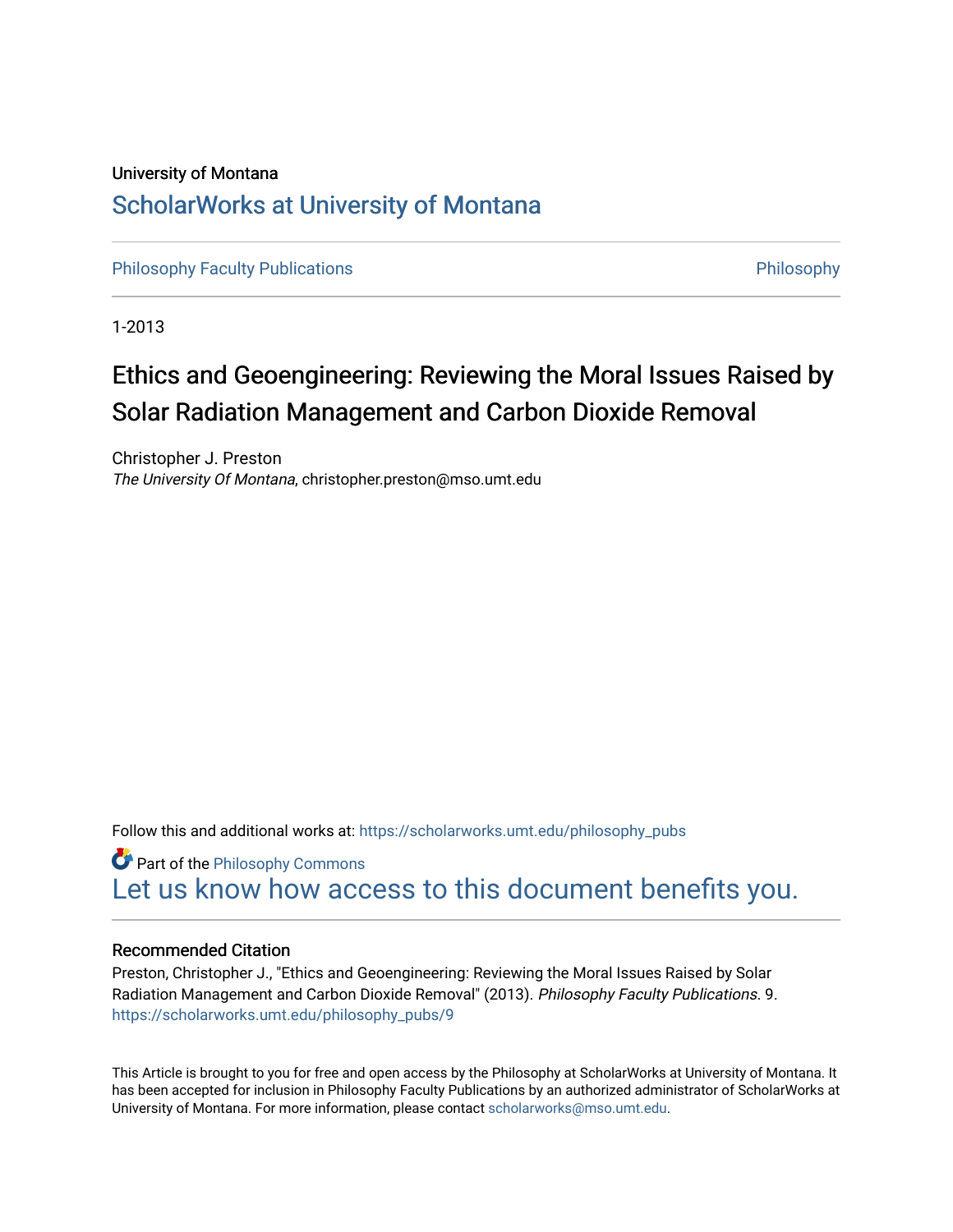

# **Ethics and geoengineering: reviewing the moral issues raised by solar radiation management and carbon dioxide removal**

Christopher J. Preston∗

**After two decades of failure by the international community to respond adequately to the threat of global climate change, discussions of the possibility of geoengineering a cooler climate have recently proliferated. Alongside the considerable optimism that these technologies have generated, there has also been wide acknowledgement of significant ethical concerns. Ethicists, social scientists, and experts in governance have begun the work of addressing these concerns. The plethora of ethical issues raised by geoengineering creates challenges for those who wish to survey them. The issues are here separated out according to the temporal spaces in which they first arise. Some crop up when merely contemplating the prospect of geoengineering. Others appear as research gets underway. Another set of issues attend the actual implementation of the technologies. A further set occurs when planning for the cessation of climate engineering. Two cautions about this organizational schema are in order. First, even if the issues first arise in the temporal spaces identified, they do not stay completely contained within them. A good reason to object to the prospect of geoengineering, for example, will likely remain a good reason to object to its implementation. Second, the ethical concerns intensify or weaken depending on the technology under consideration. The wide range of geoengineering technologies currently being discussed makes it prudent that each technique should be evaluated individually for its ethical merit.** © **2012 John Wiley & Sons, Ltd.**

> **How to cite this article:** *WIREs Clim Change* 2013, 4:23–37. doi: 10.1002/wcc.198

#### **INTRODUCTION**

Since the emergence of geoengineering as a serious<br>policy option for addressing climate change,<br>there has been a wideomeed geographic that othical there has been a widespread recognition that ethical considerations form an essential component of the research landscape. Scientific communities have learned from hard experience that the passage from laboratory to field for emerging technologies is more difficult without a concerted effort to address the social and ethical issues in a public and responsible fashion. In the case of geoengineering, the glaring and voluminous nature of the moral challenges means that

neglecting to consider them in depth would make it much less likely the technology would ever be implemented. The issues are not only numerous, they are also difficult. Affirming geoengineering's moral minefield, the UK's Royal Society has stated that 'the greatest challenges to the successful deployment of geoengineering may be the social, ethical, legal, and political issues associated with governance, rather than scientific and technical issues' (Ref 1, p. xi).<sup> $a$ ,2</sup> Responding to this observation, ethicists have recently begun probing the complicated moral terrain.

Before the publication of Crutzen's landmark essay in *Climatic Change* in 2006,<sup>3</sup> discussion of geoengineering had remained largely in the shadows due to the worry that the mere mention of a technical solution to warming temperatures might weaken

<sup>∗</sup>Correspondence to: Christopher.Preston@umontana.edu

Department of Philosophy and Program on Ethics and Public Affairs, University of Montana, Missoula, MT, USA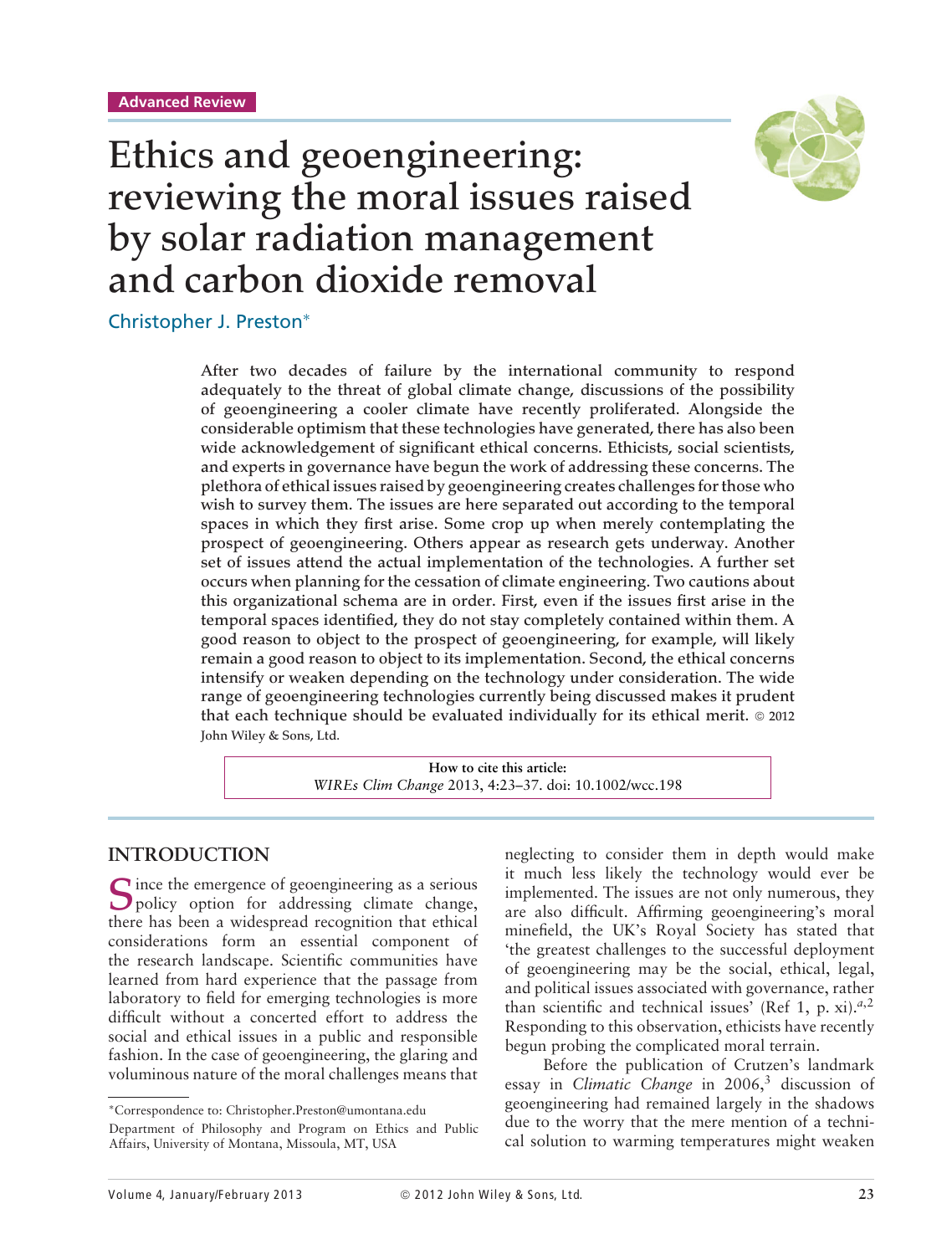political efforts at reducing greenhouse gas emissions. The ethics of geoengineering is unusual for how it began with a taboo on even discussing the topic.4 Also unusual is that most of its advocates see geoengineering as only a temporary measure. Geoengineering therefore stands out among emerging technologies for the way the ethical issues belong in a finite spectrum of temporal spaces stretching from the mere mention of it as a possible future technology through to the question of how to bring geoengineering activities to a close. A helpful way to categorize the ethical issues may be to consider them within this temporal frame based on when each issue first arises. In a discussion of how the precautionary principle factors into the geoengineering discussion, Elliot identified three temporal spaces in which precaution should be considered ('Discussing Geoengineering', 'Researching Geoengineering', and 'Choosing to Geoengineer').<sup>5</sup> This review uses a similar methodology and sifts the ethical issues into categories: (1) Those that arise during mere contemplation of the possibility of geoengineering; (2) Those arising during research and development; (3) Those arising in the course of implementation; and (4) Those that might occur post-implementation. This organizing schema is not perfect. Several of the ethical issues appear in more than one of these temporal phases. The schema is also complicated by the fact that the issues raised by different geoengineering technologies vary. Nevertheless, this organizing mode helps to provide some separation between issues, even though a few will continuously surge and fade in importance throughout each of the temporal frames. No position will be taken on the question of which part of the temporal frame is most ethically significant.

# **THE BASIC LANDSCAPE OF GEOENGINEERING**

A common contemporary definition of geoengineering is 'the deliberate large-scale manipulation of the planetary environment to counteract anthropogenic climate change' (Ref 1, p. 1). The 2009 Royal Society Report established what has become a canonical distinction between those techniques that attempt to address the global warming problem by reducing atmospheric carbon dioxide (carbon dioxide removal, CDR) and those that simply address warming symptoms by reflecting back sunlight (solar radiation mamagement, SRM). Examples of CDR include afforestation, enhanced weathering of rocks, liming the oceans, large-scale production of synthetic algae, direct air capture of carbon dioxide, and ocean fertilization. Examples of SRM include increasing the albedo of terrestrial or marine surfaces (e.g., white roofs, bioengineered crops, or ocean microbubbles), enhancing tropospheric clouds, reducing cirrus clouds, projecting sulfate particles in the stratosphere, and deploying reflective mirrors in space. Overviews of many of these techniques can be found in a 2008 special issue of *Philosophical Transactions of the Royal Society A*,<sup>6</sup> in numerous reports,<sup>1,7,8</sup> and in books by Jeff Goodell<sup>9</sup> and Eli Kintisch.<sup>10</sup>

Since CDR in some of its forms (e.g., direct air capture) is scalable and sounds very much like pollution control, it is common to perceive CDR as less morally problematic than SRM. Furthermore, since some forms of CDR (e.g., afforestation, accelerated phytoplankton blooms) appear to mimic or enhance existing natural processes, public perception of CDR tends initially to be more favorable ('respecting nature<sup> $11$ </sup>) than for technologies that appear less 'natural' such as stratospheric aerosols or space mirrors.*b*,12 The Royal Society Report favored CDR over SRM stating 'CDR techniques offer a longer term approach to addressing climate change than SRM methods and generally have fewer uncertainties and risks' (Ref 1, p. 54). Also counting against SRM is the fact that, by addressing only symptoms rather than causes, SRM leaves carbon dioxide in the atmosphere, ensuring that the problem of ocean acidification will continue.

This preference for CDR has been questioned by those with concerns about the ecological impact of large-scale CDR technologies.<sup>11</sup> Proponents of stratospheric aerosols have also pointed out that, despite its problems, SRM remains 'fast', 'effective', and 'cheap',  $13,14$  requiring a matter of weeks to take effect rather than decades. They add that it is the only geoengineering technique already observed in action (after previous volcanic eruptions). If geoengineering had to be deployed in the face of an abrupt climate catastrophe—a condition some think would be the only acceptable condition for implementation $3,15$ —then, despite its risks, some planetary albedo modification would almost certainly be required.

As much of the discussion below is focused on the moral obstacles to geoengineering, an important point to mention at the start is that, if successful, engineering the climate could potentially lessen an enormous amount of human suffering and environmental harm from global climate change. Lessening these harms is a huge potential benefit of geoengineering (and, of course, is the main reason its advocates pursue it). These advantages are amplified if it could be done with little harm to the global economy. When immersed in an extended discussion of the moral challenges created by geoengineering, one should not lose sight of the huge potential gains that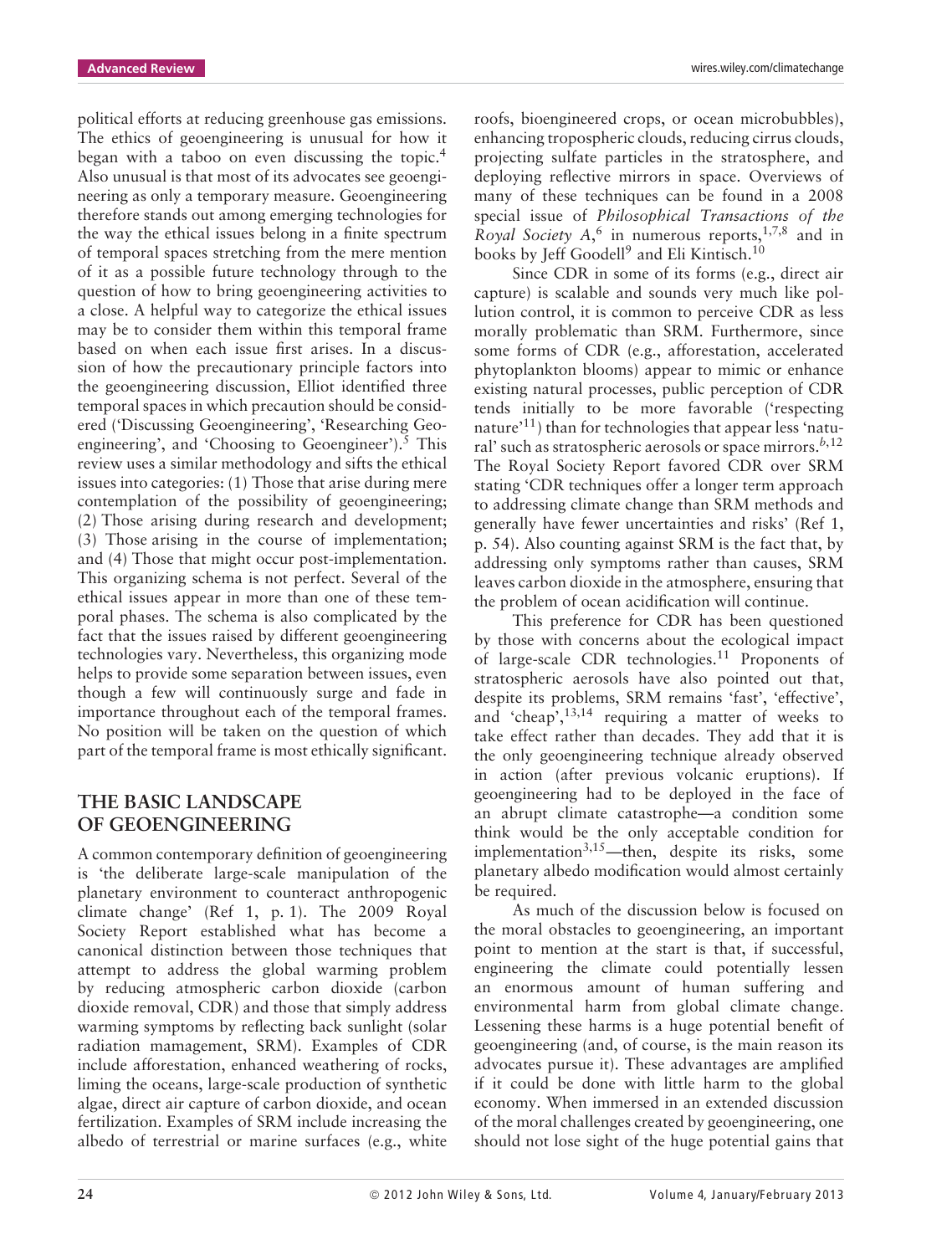are part of the essential context for any discussion of the ethics of geoengineering.

# **TEMPORAL SPACE 1: ISSUES RAISED IN CONTEMPLATING THE PROSPECT OF GEOENGINEERING**

As indicated by the pre-2006 taboo, some of the ethical issues occur before any work on the technology has even begun. These concerns focus on the whole idea of intentionally engineering the climate. In some cases, if these concerns are decisive, they might preclude the possibility of beginning geoengineering at all. In others, they might lend important shape to how geoengineering proceeds.

# **Moral Hazard**

The reluctance to talk about geoengineering pre-2006 was based largely on the concern that the prospect of a technical solution to climate change created a 'moral hazard' that might encourage risky behavior or influence the willingness of parties to engage in mitigation and adaptation. 'Moral hazard' is a term taken originally from the insurance industry suggesting that certain types of insurance create behavioral changes increasing an individual's exposure to risk (Ref 16, p. 116). The suggestion that even the prospect of geoengineering creates a moral hazard is cited in numerous reports and articles as one of the risks of putting the geoengineering option on the table.<sup>1,2,7,16–22</sup> Even those advocating for geoengineering research seem to anticipate this risk by firmly cautioning that continued efforts to reduce greenhouse gas emissions must accompany any geoengineering research.<sup>1,7,13</sup>

The exact impact that the prospect of geoengineering will have on future behavior is, of course, an empirical matter, untestable until the situation actually unfolds. $23$  But there is no doubt there are limited economic, institutional, and political resources available to address climate change making it reasonable to suggest that geoengineering could divert energy and resources from mitigation measures.

The moral hazard warning, however, turns out to be a little more complex than it appears. Hale has pointed out that the appellation is ambiguous, lacking clarity on whether it points toward a disincentive to mitigate, a positive incentive to produce more carbon dioxide, or a diversion of resources from adaptation.<sup>16</sup> Simply calling something a moral hazard does not actually establish a wrong unless it can be shown that the behavior the hazard precipitates is itself morally problematic. This ambiguity makes policy responses more difficult. Should a government motivate people to reduce emissions further, should it commit more money to adaptation, or should it endeavor to keep as many options open as possible? Hale is concerned that the blanket warning about a moral hazard gives little guidance.

An additional wrinkle in the moral hazard debate is found in the suggestion that talk of geoengineering might, in fact, have the opposite effect and encourage people to do *more* to mitigate climate change. Only if policy-makers and the public get a true sense of how desperately something needs to be done will they finally become motivated to reduce emissions (Ref 1, p. 43). This suggestion of a 'reverse moral hazard' is again an empirical matter, resolvable only through careful social science research. Gardiner doubts the likelihood of reversal, pointing out that the massive political inertia already demonstrated on climate change seems unlikely to vanish simply because scientists start pursuing a particular climate engineering technology (Ref 11, pp. 166–168).

# **Moral Corruption**

Gardiner has added that the prospect of geoengineering creates a 'deeper ethical hazard' (Ref 11, p. 167) than the hazard just described. Building on worries about the tendency of those in the rich nations toward moral corruption in the face of the 'perfect moral storm' of anthropogenic climate change,<sup>24</sup> Gardiner suggests that the temptation to pursue geoengineering demonstrates the continuing 'subversion of our moral discourse to our own ends' (Ref 25, p. 286). Climate change is an unusually difficult problem due to both spatial and temporal separation of its causes and effects, and a lack of available theoretical and institutional resources available to deal with it. Rather than battle this perfect storm it has proven much simpler to find excuses for continuing with business-as-usual, a failure to which certain vested interests in the wealthy nations have clearly succumbed. As Gardiner puts it, 'groups with which many of us identify are predominantly responsible for creating the problem, are currently largely ignoring the problem, and are also refusing to address the problem in the best way possible because of a strong attachment to lesser values' (Ref 25, p. 303).

Having failed to do anything effectual about climate change over the last 20 years, the global community might easily continue this pattern of neglect by committing to a risky and untested technological path with uncertain effects on future persons and especially the poor. Gardiner thinks it is culpable self-deception to persuade oneself that a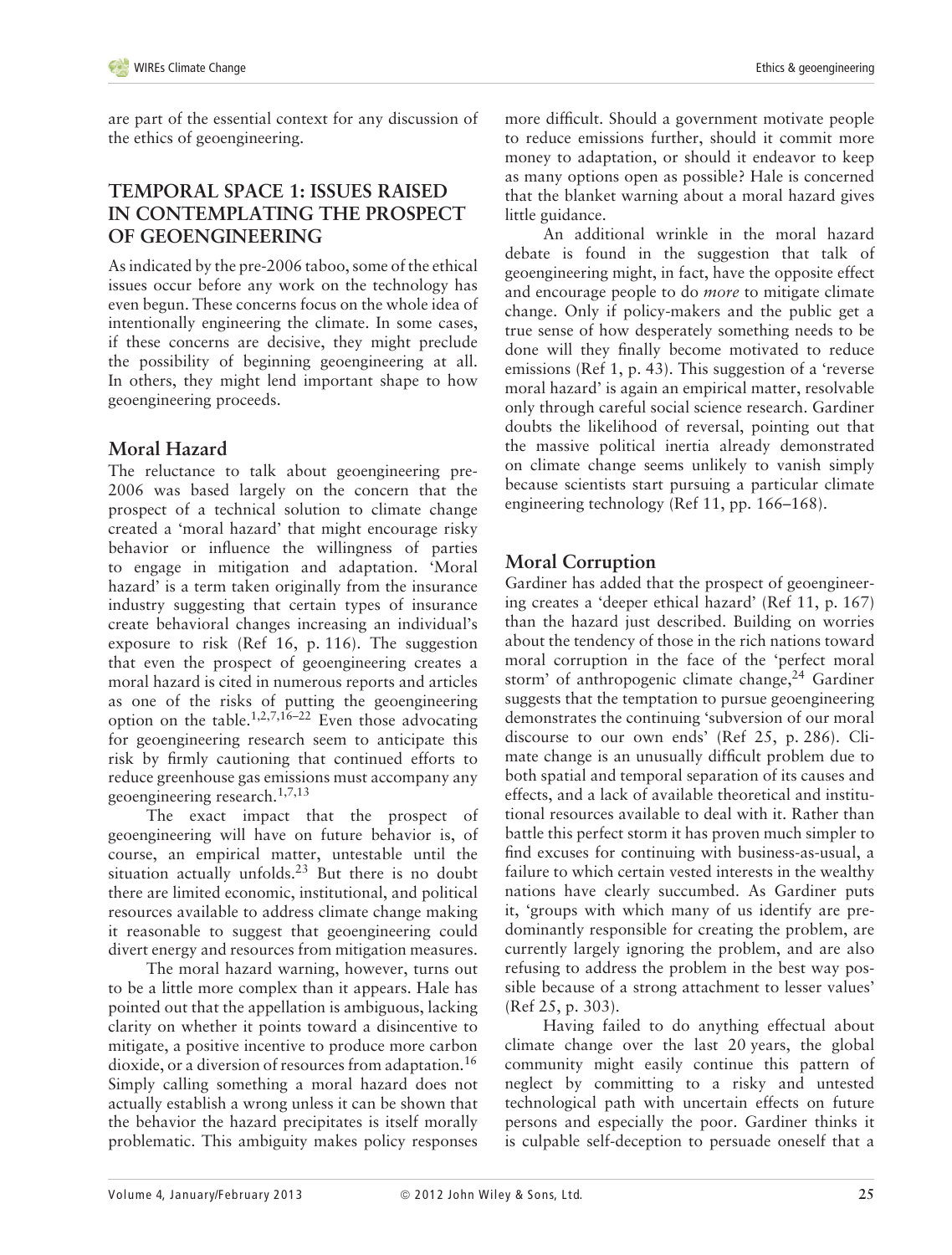geoengineering program is an adequate alternative to emissions reductions. For Gardiner, this self-deception 'might reveal just how far we are prepared to go to avoid confronting climate change directly' (Ref 25, p. 304) while imposing considerable burdens on posterity.19–21 This may be a 'tarnishing', even a 'blighting', evil.

## **Hubris**

Another complaint arising at the prospect of geoengineering is that it demonstrates a hubristic attitude about the kind of capabilities that humans possess. Over the last 40 years of environmental thinking, a case has been made that many environmental woes result from the misdirected attempt of humans to exert dominion or control over natural processes rather than to find out how to live alongside them.<sup>26–29</sup> It has been suggested that, as a relatively late arriving species on the earthly scene, humans need to learn some humility and give up on the idea of re-shaping nature entirely to their own transient ends.<sup>30</sup> Failure to do so demonstrates a culpable arrogance.

In one of the earliest articles on the ethics of 'intentional climate change', Jamieson drew attention to the hubris in the very idea of geoengineering.<sup>31</sup> He suggested that numerous environmental problems stem from 'our attempts to manipulate nature in order to make it conform to our desires rather than forming our desires in response to nature' (Ref 31, p. 331). He noted a regrettable tendency for human interactions with the environment to be 'arrogant' and 'intrusive'. Geoengineering, at least on the surface, appears to continue in this pattern.

Although the argument from hubris does not necessarily preclude geoengineering*<sup>c</sup>* it fits with a common tendency in environmental ethics to think that earth's historical biogeochemical processes possess some moral significance in themselves.<sup>32</sup> Preston has suggested this might create a 'presumptive argument' against geoengineering based in environmental ethics.<sup>33</sup> He cautions that this argument from the value of historic processes may ultimately be defeasible, but it does place a heavy burden of proof on those who advocate interference when other options are still on the table.

# **Technological Fix**

A further consideration lurking in the background is the question of whether the climate problem is really the type of problem that requires a 'technological fix'. In 1967, Alvin Weinberg coined the term 'technological fix' to capture the strategy of substituting an engineering solution for a difficult social or behavioral

problem.34 Such technical fixes are attractive when citizens have repeatedly demonstrated a failure to make required behavioral changes.35 Technological solutions can often be simpler, quicker, and demand less from people than the large social transformations that might otherwise be required. Without the assistance of technology, combating climate change would demand massive social and behavioral change. Scott calls SRM proposals 'textbook examples of a technological fix' (Ref 36, p. 159).

The moral status of technological fixes is ambiguous. While citizens repeatedly demonstrate a preference for technical fixes when faced with difficult behavioral demands and while technological fixes do appear to frequently solve many difficult social problems,36,37 the term is often used negatively to connote a superficial and inadequate solution to a deeper problem. A geoengineering solution would permit continuing high levels of consumption, waste, and greenhouse gas emissions. Environmental thinkers usually advocate for a change in these values rather than simply deploying a technology that allows pernicious behaviors to continue.36,38,39 Corner and Pidgeon warn that '[f]or groups and individuals who see climate change as a symptom of a social and economic order that is inherently unsustainable, geoengineering represents the worst kind of ''technofix''' (Ref 40, p. 31).

Is this a serious worry? In the case of SRM, the inadequacy of the techno-fix is immediately evident both in the continuation of ocean acidification under elevated atmospheric carbon and in the threat of very rapid warming should SRM have to be withdrawn. With a CDR technology such as direct air capture, it might be less easy to find arguments against consumption of fossil fuels if greenhouse gases had stopped accumulating.*<sup>d</sup>* The fix may in many ways be adequate.

As these last remarks make clear, the extent to which concerns raised by the mere prospect of geoengineering arise depends, a great deal, on the type of technology under discussion. Afforestation does not appear to display hubris in the same way that placing mirrors in space might, since the former appears to be more 'natural' than the latter.<sup>11</sup> Direct air capture of  $CO<sub>2</sub>$  may not provide the moral hazard that stratospheric aerosols do, since the technology inherently acknowledges the need to get carbon dioxide out of the atmosphere. The extent to which the global community commits to mitigation and adaptation will also impact the reactions generated by the prospect of engineering the climate.

Despite the influence of these variables, there are clearly constituencies who cannot reconcile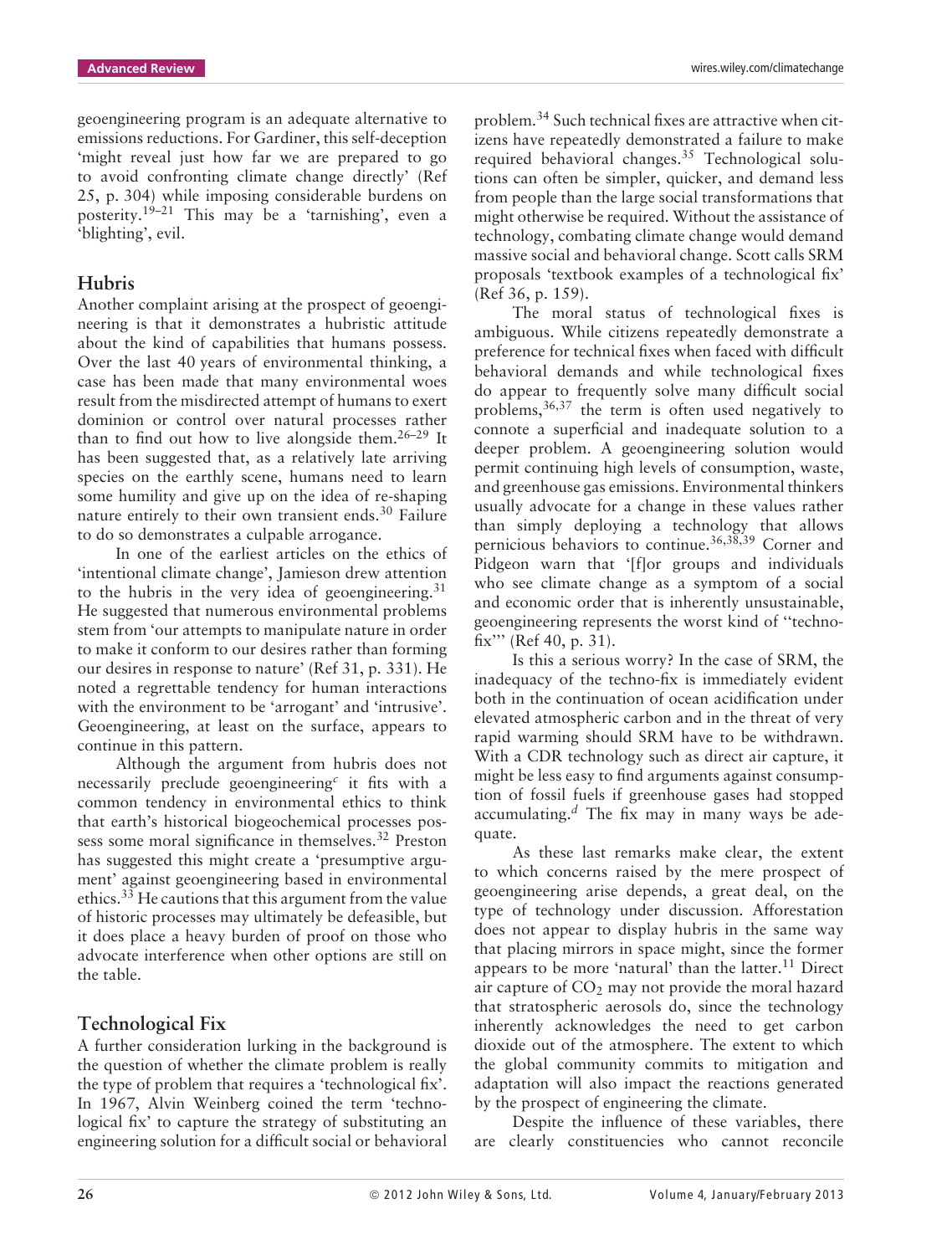themselves to any prospect of geoengineering.*<sup>e</sup>* These sceptics doubt the ability of any restoration to fully make amends for the original wrong.<sup>41</sup> While a number of years have passed since the taboo on discussing geoengineering was broken by Crutzen, these constituencies will insist that the prospective moral issues are not moot. The categories of preemptive moral concern may even re-occur in the later temporal spaces to which we now turn.

#### **TEMPORAL SPACE 2: RESEARCH AND DEVELOPMENT**

In the 6 years since discussion of geoengineering emerged openly on the public stage, laboratory research of different technologies has accelerated, publication and discussion of results has been voluminous, and the first few field trials have taken place. Experiments on the effects of iron fertilization in the ocean have occurred, $42$  sulfate particles have been sprayed from helicopters to test reflective properties,<sup>43</sup> and a hose and balloon technology for deploying aerosols came close to being trialed.<sup>44</sup> The rapid expansion of activity raises a set of ethical issues of a different kind. These issues center on how to ethically govern this active research area.

A puzzle arises here because geoengineering research is not always cleanly separable from geoengineering deployment. The limitations of computerbased climate models mean that it may be impossible to properly test the response of the global climate system without some measure of implementation. 'Process' experiments to test the efficacy of deployment technologies—such as the proposed S.P.I.C.E. experiment in the UK (see Box 1)—could likely be done at a small scale with negligible climate impact. Field testing the efficacy of space mirrors, on the other hand, may not be possible without watching for an actual change in global temperatures. The line between testing and implementation is sometimes blurry. Leaving this problem aside, several attempts have been made to raise and address ethical issues associated with conducting research.

#### **Principles Governing Research**

While there is a general presumption in many democratic nations toward freedom of scientific inquiry, the controversial nature of geoengineering has spawned several attempts to supply ethical principles to govern research and the path to deployment. One of the earliest attempts were the so-called 'Oxford Principles', submitted to the UK House of Commons Science and Technology

#### **BOX 1**

#### **CANCELLATION OF S.P.I.C.E. (STRATOSPHERIC PARTICLE INJECTION FOR CLIMATE ENGINEERING) EXPERIMENT**

In May 2012, a small field experiment to test a hose and balloon delivery system for future stratospheric aerosol deployment was cancelled by researchers. The experiment would have attempted to spray a 150 L of water (approximately 2 bathloads) from a height of 1 km. It would have been a 'process' experiment to assess delivery technology rather than an experiment to test the response of the climate system. The scale of the experiment posed no danger of impacting the climate and negligible environmental risk. Nevertheless, an environmental watchdog called the ETC Group publicly objected to the experiment on the grounds that it set the stage to proceed down a 'very high risk technological path'.45

Matt Watson, a member of the S.P.I.C.E. team, offered his own opinion of the main reasons for cancellation.<sup>46</sup> In the light of the S.P. I.C.E. team's endorsement of the Oxford Principles, there was some concern amongst team members that no governance structures were yet in place to oversee this field experiment. A patent application for an aerosol delivery system submitted before the S.P.I.C.E. project began created the impression of a conflict on the question of whether the technology would be a public or private good. Finally, the time required for further deliberation and stakeholder involvement made postponement undesirable.

The cancellation demonstrated that public perceptions of geoengineering currently make the transition from laboratory studies to small-scale field trials extremely challenging.

Select Committee in December 2009.<sup>47</sup> These principles recommend: (1) geoengineering to be regulated as a public good; (2) public participation in geoengineering decision making; (3) disclosure of geoengineering research and open publication of results; (4) independent assessment of impacts; (5). governance before deployment. In addition to the commitment to transparency and wide participation, the Oxford principles are notable for stipulating that geoengineering should not be driven by profit—raising questions about what *are* the appropriate funding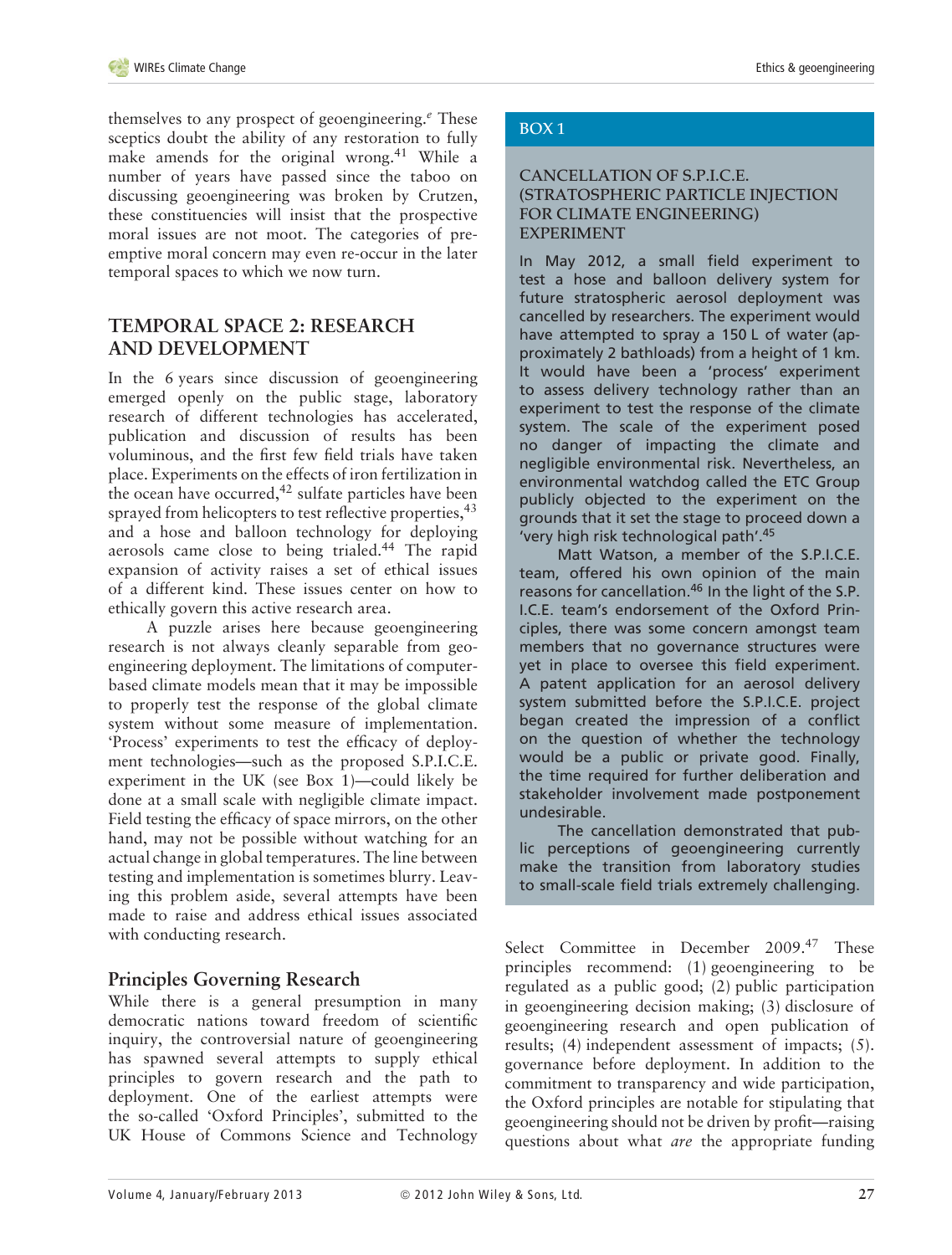sources—and that a workable governance regime must be in place before any attempt at implementation. A slight variation of the Oxford principles was endorsed by a group of 175 experts in science, ethics, and policy who gathered at Asilomar, California in March 2010 to discuss voluntary guidelines for research.

A different take on the ethical requirements for research was offered in an article published in *Environmental Research Letters*. Morrow et al.48 recommended borrowing certain principles—with roots in Kant<sup>49</sup> and Aristotle<sup>50</sup>—from medical ethics in order to govern research outside of the lab. A principle of respect requires the public's consent before initiating any potentially harmful field research. Principles of beneficence and justice demand both a favorable risk–benefit ratio before commencing research and the fair distribution of any benefits or harms that do occur. A minimization principle requires experiments to be as small as possible to test a given hypothesis. While generally meeting with approval within the ethics community, both this article and the Oxford principles were merely recommendations with no binding force.*<sup>f</sup>* They are also both vague enough that it is not always clear when their conditions are met.

#### **Lock-In and Path Dependency**

Expensive technologies requiring the development of large amounts of institutional structure and research expertise are prone to the phenomenon of 'path dependency' or 'lock-in'.7,21,25,31 According to Jamieson, the institutional and human structures developed to research an emerging technology function as 'an interest group promoting the development of the technology they are investigating' (Ref 31, p. 333). The more time and money that are invested in research, the harder it becomes to stop that technology from moving toward implementation.

Technological lock-in means that the pressure to implement geoengineering from vested institutions could potentially overwhelm the caution the technology demands. Ott warns that the beginning of research into geoengineering sits at the top of a 'slippery slope' toward deployment (Ref 21, pp. 37–39). Gardiner similarly notes the considerable 'institutional momentum' a geoengineering project might accumulate (Ref 25, p. 289). Hourdequin observes that newly created interests 'may create momentum to implement SRM strategies despite the risks or before just decision-making procedures are established' (Ref 20, p. 27).

One might observe that some measure of path dependency is an unavoidable phenomenon associated with any large technological endeavor. Experience suggests this is particularly true in the energy field due to the enormous infrastructure investments required.<sup>51</sup> Given these facts, is there any reason to be particularly concerned about lock-in with geoengineering?

Gardiner's warnings about moral corruption and the political inertia around climate change in general make the potential lock-in of geoengineering particularly worrisome. The populations of wealthy nations have shown themselves to be particularly obtuse on the issue of climate action.*<sup>g</sup>* Geoengineering might therefore prove to be tempting in a way that the technology does not warrant. The risky technological fix may drown out the more sober structural changes of a safer path forward. As Buck $52$ and  $Ott^{21}$  have pointed out, stratospheric aerosol technologies in particular promise a type of lock-in that might dangerously restrict future options.

# **Participation of the Vulnerable**

It has been noted that uncertainty about the effects of many geoengineering technologies on regional weather make it quite likely that, alongside those who will be made better off, some of those most vulnerable to the effects of climate change might end up being harmed.*<sup>h</sup>* The SRMGI report warned that 'SRM research could constitute a cheap fix to a problem created by developed countries, while further transferring environmental risk to the poorest countries and the most vulnerable people' (Ref 7, p. 21). An article otherwise more positive about the effect of stratospheric aerosols on the global food supply cautioned that significant regional variability means SRM may still 'pose a risk to local food security if subsistence farming prevails and adaptation is not possible' (Ref 53, p. 3). A Woodrow Wilson Center report expressed concern that '[p]opulations living at the edge of subsistence—those with the least capacity to adapt to the impacts of climate change and almost no voice in international deliberations—are precisely the populations that will be most vulnerable to any negative side effects that geoengineering experiments may have*...*' (Ref 54, p. 39). The many injustices of climate change foisted on the global poor could be unintentionally compounded by geoengineering.<sup>55,56</sup> Given this potential for compound injustice, the need for vulnerable populations to be represented in the research discussion that will set the path for geoengineering is clear.

Calls for public engagement in the development of major technologies are increasingly common in social science. $40,57-59$  Engagement with the most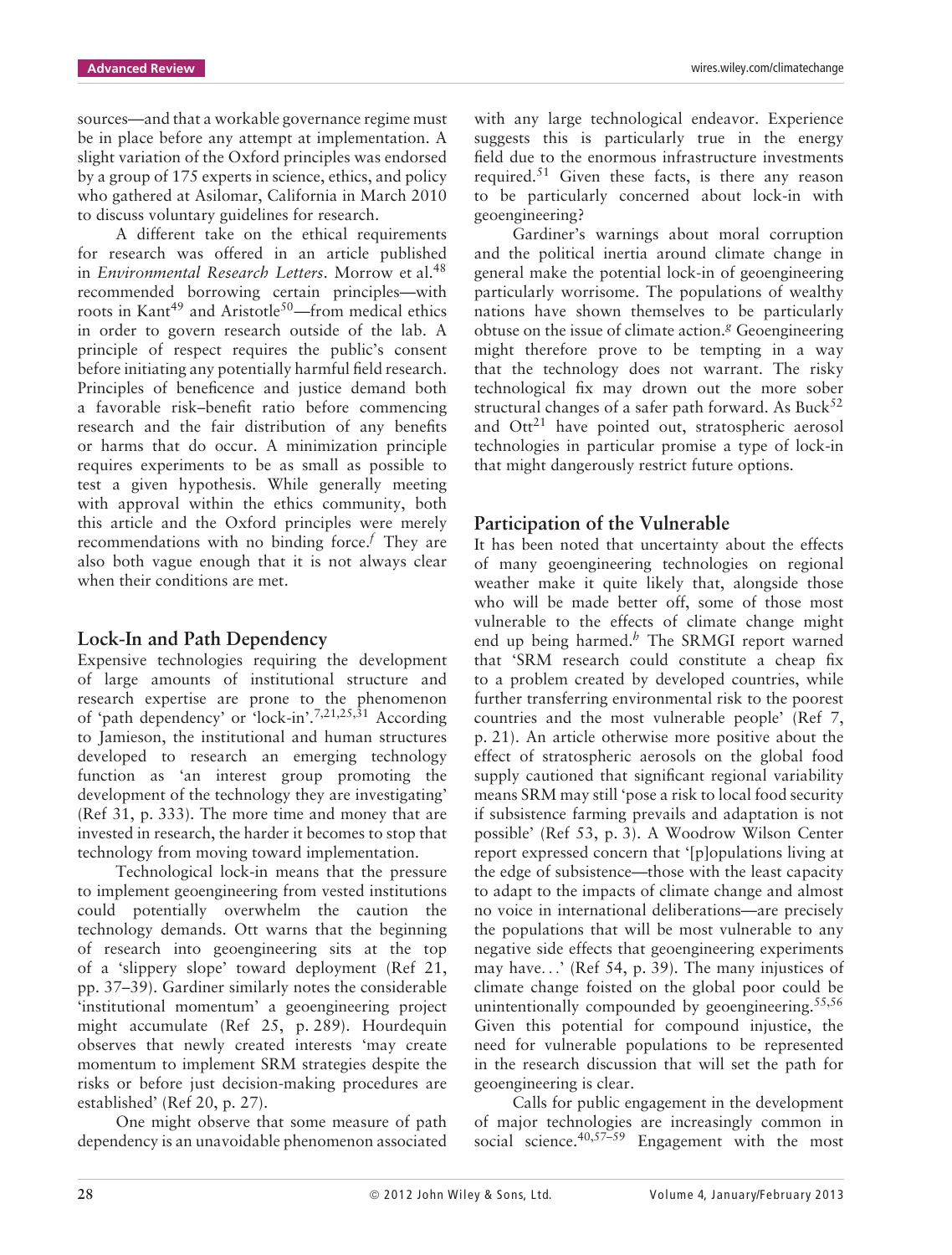marginalized and vulnerable to climate disruption presents some of the greatest challenges. As Anthony Lieserowitz has put it '[w]hat does informed consent mean in a world where more than two billion people are unaware that climate change is a problem?'60 Despite the challenges, Corner and Pidgeon suggest that '[p]ublic engagement need not (and should not) be restricted to the citizens of industrialized, Western nations' (Ref 40, p. 34). The importance of incorporating the views of the vulnerable and the marginalized in the discussion of future geoengineering presents a significant moral demand.

Despite these good intentions, some remain deeply skeptical based on past experience about the likelihood of any genuine attempt to engage with indigenous peoples over geoengineering.<sup>61</sup> Far more likely, says Whyte, a member of the Potawatomi Nation, is that a geoengineering agenda will already be set before tribes are 'consulted' about what is going to happen anyway. Such an approach, according to Whyte, continues to propagate the assumption that 'developing nations have the privileged role in determining the vision and priorities for Indigenous peoples' (Ref 61, p. 75). Whyte advocates an alternative 'partnership model' consistent with the UN Declaration on the Rights of Indigenous people. Such a model would guarantee to indigenous people a fundamental 'respect for their sovereignty over the territories that they depend on for their basic needs and for fulfilling their preferred lifeways' (Ref 61, p. 75). Developing a similar theme, Preston observes how the burdens of climate change have the potential to be compounded for certain vulnerable peoples.<sup>62</sup> Given both the risks and the likelihood of technological lockin, he argues these populations deserve to have some input into the shape of today's geoengineering research agenda. But this call for the inclusion of marginalized voices is not simply a moral call. Such input also has the potential to make substantive improvements to the research itself. This is especially true for technologies that promise large social impacts in a framework of high uncertainty.<sup>57,63–65</sup> Including marginalized voices in planning geoengineering research may not just be good ethics, it may also be good science.

# **TEMPORAL SPACE 3: IMPLEMENTATION**

While not a consensus view, some participants in the SRMGI process felt that ethical considerations become more urgent as the technology moves from computer modeling to field testing to actual deployment and implementation.<sup>7</sup> At the point of implementation certain matters of basic justice foreshadowed at earlier stages become urgent and new ethical concerns surface for the first time.

# **Procedural Justice**

If the problems of participation and consent first arise in the context of research, there is no doubt whatsoever that their reappearance in the context of implementation is one of the biggest ethical challenges geoengineering faces. As an engineering project promising global impacts, some form of consent—at least from the representatives of those affected—would appear to be a non-negotiable requirement of just procedure.<sup>66,67</sup> Corner and Pidgeon put it this way: 'the prospect of controlling the global thermostat is something that all citizens could reasonably claim to have a legitimate stake in' (Ref 40, p. 29). In addition to the fundamental question of whether or not to proceed, questions about how to balance geoengineering efforts with mitigation efforts, how rapidly to ramp up the chosen technology (if it is scalable), how to most effectively evaluate the impacts of the technology, what to set as targets, and which political entity (or entities) should take charge all require stakeholder input. Many of these questions are theoretically captured under the broad umbrella of the Oxford Principles' demand for 'governance before deployment'. But that broad umbrella gives little sense of the magnitude of the task. Gardiner advises 'the emergence of geoengineering may signal special issues of political legitimacy, prompting the need for new or strengthened global norms of justice and community, and novel institutions' (Ref 11, p. 171). As in the perfect moral storm of climate change, the institutions for resolving the procedural questions may simply not exist at this point.

The goal of creating a just governance procedure is, of course, an enormous challenge with any global technology. The barriers to achieving effective governance on climate change are likely to be exacerbated in geoengineering where divergence between the interests of different countries is projected to increase over time.68 But the interests of the different players cannot be ignored. As David Keith has pointed out, both SRM and CDR are ultimately engineering technologies.<sup>69</sup> Engineers serve clients with a huge variety of wants and needs. Geoengineers need stakeholder involvement. Balancing the diverging interests of more than seven billion stakeholders, however, is an unlikely task. Since these interests also extend far into the future and include the interests of non-human nature, there is little possibility of any familiar form of consent.<sup>20,70</sup>

Under the banner of procedural justice one might also add the considerable security concerns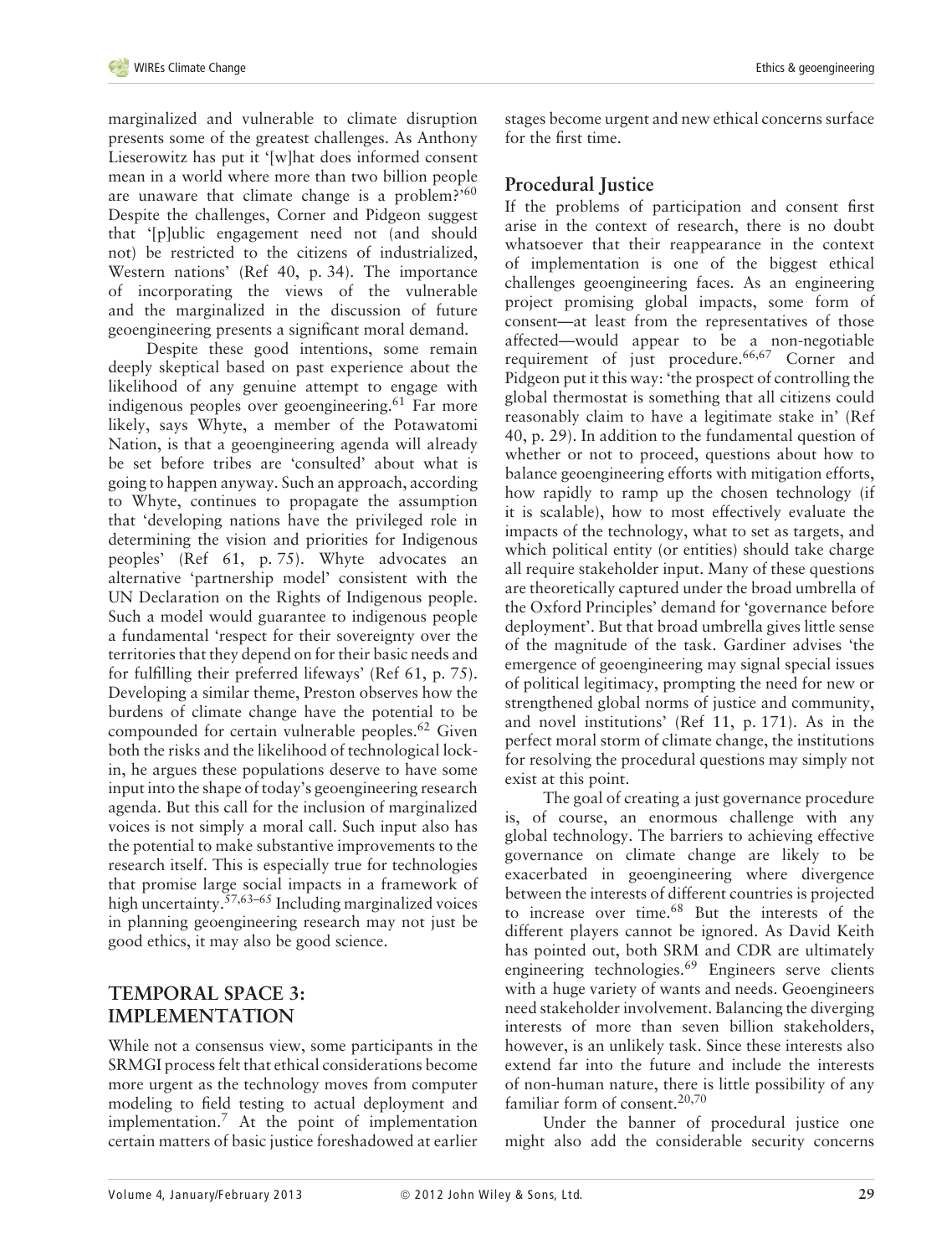that geoengineering presents. The ability to alter the climate is of obvious strategic interest to global powers and those invested in the political stability of particular regions. Modification of the weather for military or hostile purposes has been banned by the Environmental Modification Convention (ENMOD) since 1977. However, some climate engineering techniques might still be performed unilaterally, either for hostile purposes or simply in an attempt by one nation to reduce the negative impacts of rising temperatures on their population.<sup>14</sup> Alternatively, a particularly wealthy individual—the so-called 'greenfinger' scenario—might initiate geoengineering for what is perceived to be the greater good.<sup>9,10</sup> Some members of the international community might even publicly frown upon unilateral geoengineering, while privately embracing the fact that someone had gone ahead with an action that was otherwise politically impossible.

It is far from clear how these complicated procedural and political questions will ever be answered satisfactorily.<sup>55</sup> Geoengineering activities taking place entirely on a country's own soil, such as carbon capture, might raise fewer political and legal questions than those taking place on the global commons, such as stratospheric aerosols or marine cloud enhancement. With technologies involving the commons, the SRMGI report concedes that 'it may be impossible to reach agreements that are acceptable to all parties owing to significant differences based on geopolitical, ethical, equity, and climate issues' (Ref 7, p. 52). Under conditions of an extreme planetary emergency—if such a state could be adequately defined—the requirements for just procedure might end up being loosened. Hyping such an emergency is obviously in the interests of those who want to develop and test geoengineering now.<sup>25</sup> For this reason, one should pay close attention to the way geoengineering is framed in the emerging cultural discourse (see Box 2). $^{22}$ 

#### **Distributive Justice**

Though predicted to be uncertain and uneven,  $72,73$ efforts must be made to distribute the benefits and burdens of CDR and SRM fairly. In the case of SRM, Keith et al. have stressed 'it is vital to remember that a world cooled by managing sunlight will not be the same as one cooled by lowering emissions' (Ref 74, p. 426). There will be no return to the exact conditions of some Edenic, pre-industrial climate. To the degree that the characteristics of an engineered climate can be predicted, choices will have to be made about *who* gets *what* in a geoengineered world. Clearly there are concerns that the interests of the most powerful would be protected, while those less powerful will

# **BOX 2**

#### **THE RHETORIC AND FRAMING OF CLIMATE ENGINEERING**

As a relatively new technology emerging in an age of instant and obsessive media scrutiny, the question of how geoengineering gets publicly framed creates significant ethical issues of its own.

Already, a number of different framings suggest different ethical approaches. The idea of geoengineering as a 'plan B' or 'insurance' presents the technology as embodying a mature and cautious wisdom, even though it creates some worry about how insurance can encourage risky behavior.<sup>1,2,7,16–22</sup> SRM, however, is a type of insurance attended by significant costs of its own in terms of the burdens it may impose. Scott suggests that 'planetary emergency device' (Ref 36, p. 157) might better capture this risky reality. An alternative 'lesser of two evils' framing might increase the sense of an urgent and unavoidable need to address anthropogenic warming, even though some worry this framing increases the likelihood of moral corruption and procrastination on emissions reduction.25

Geoengineering researchers have tried to reframe the technology. 'Sunlight Reflection Methods' sounds less hubristic than 'Solar Radiation Management', even though they fortuitously share the same acronym. A recent report attempted to rebrand climate engineering as 'Climate Remediation', a move that created some dissent among the report's authors.71 Caldeira has suggested that the term 'geoengineering' is both vague and emotionally-charged, recommending that individual technologies be considered on their merits rather than lumped together under a single, unhelpful umbrella term.*<sup>i</sup>*

With a technology so powerful, it is unsurprising that the way geoengineering is characterized has consequences.

get secondary consideration (if they are considered at all). If, *contra* the Oxford Principles, geoengineering were to be controlled privately, then market-based incentives might steer the benefits away from those who most need them toward those most able to pay. Since those most vulnerable to adverse impacts are also those least likely to have caused climate change, are least capable of adapting to it, and have the least input into geoengineering technologies, vulnerability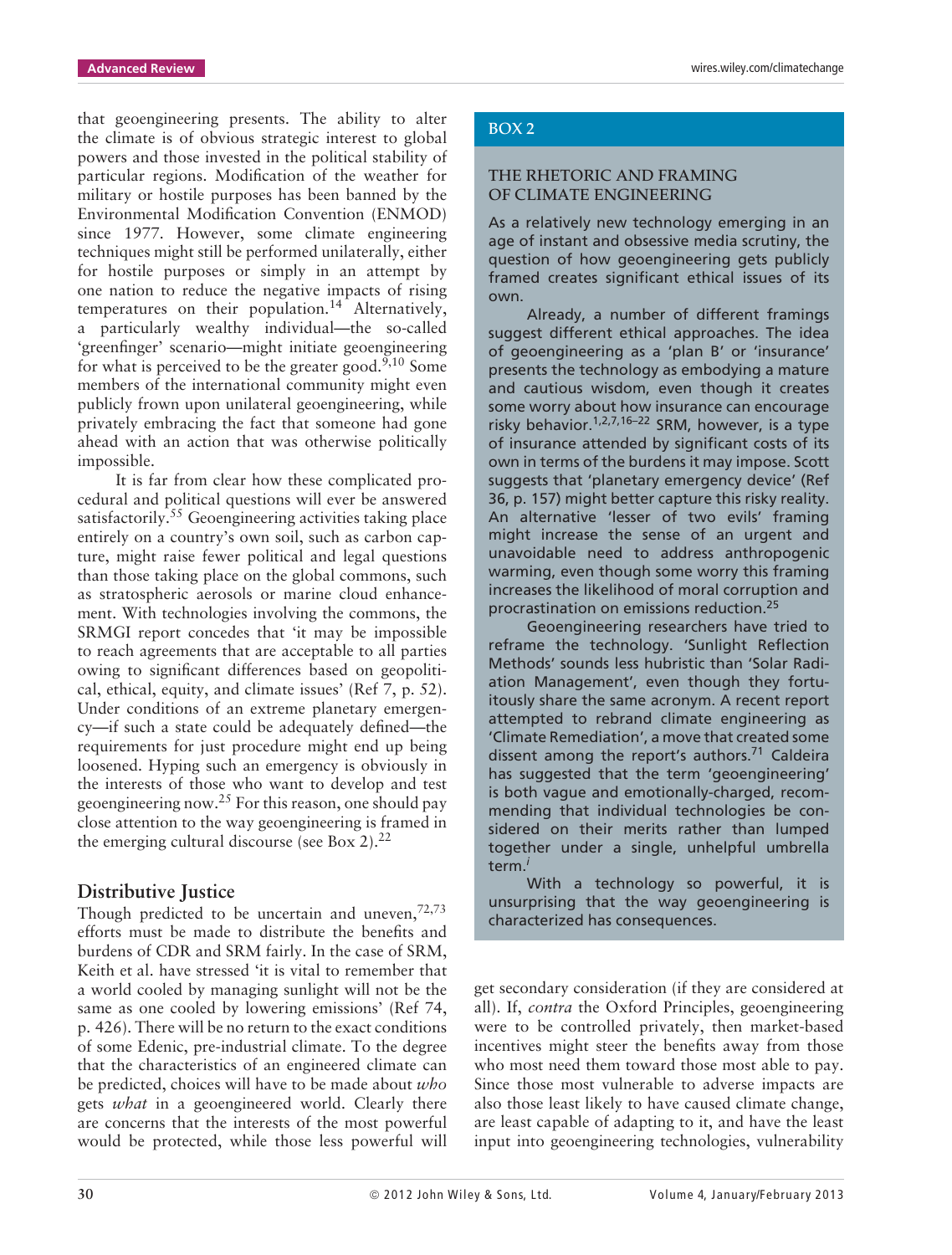to burdens is skewed heavily in certain directions. This demands extreme vigilance, and more conscience than has yet been shown, if distributional justice is to be protected.<sup>55</sup>

When burdens are borne by the vulnerable, some sort of compensation mechanism will be required, a point recognized from the earliest ruminations on climate engineering to the present.<sup>75,76</sup> Since the precise regional effects of climate engineering will not be predictable, contingency planning will need to be in place for negative impacts descending rapidly upon a population. These impacts might include the need to be swiftly relocated, the need to replace housing destroyed by extreme weather events, and the need for emergency potable water. While the demand for such compensation mechanisms seems daunting, objecting to geoengineering on the grounds of uneven burdens is an overreaction. Anthropogenic climate change is already causing uneven burdens that need to be compensated, something recognized by the call for 'differential responsibilities' in the United Nations Framework Convention on Climate Change in 1992. This need is certain to continue with geoengineering.

Determining when a future burden is the consequence of a 'natural' weather event, of anthropogenic climate change, or of geoengineering will be next to impossible.7,77 Benefits and burdens are also likely to fall more upon future generations-whose number and identity are not yet known-than on the present generation, making the demands of distributive justice extremely challenging to satisfy.78,79 With the various needs crossing geographical, generational, and species lines, it is hard to see how the challenges of distributional justice are going to be any more readily solvable than those of procedural justice.

#### **'Incidentals'**

In addition to the two major justice issues, a wide range of supplemental concerns have been raised in relation to the actual implementation of geoengineering. Atmospheric scientist Alan Robock articulated 20 reasons why geoengineering may be a bad idea.<sup>80</sup> Several reasons raise concerns that might be described as 'incidental' to changing temperatures and atmospheric carbon concentrations.*<sup>j</sup>* With SRM, ocean acidification will continue, leading to coral reef damage and degradation of marine habitat. In the case of stratospheric aerosols, the ozone layer is likely to be damaged, leading to uncertain impacts on phytoplankton, plants, eyes, and skin. The diffuse light caused by cloud and aerosol modifications will have impacts on crop productivity and on the effectiveness of photovoltaic panels. Stratospheric aerosols will cause less aesthetically appealing whiter skies and create challenges for astronomy. While many of these incidental impacts are undesirable, not all of them are obviously bad. More diffuse light can increase crop productivity $81$  and the filtering effect of aerosols on ultra violet light is likely to decrease the incidence of skin cancers. Sunsets could also be more beautiful.<sup>80</sup> Good or bad, the fact that these incidental impacts have a bearing on human and environmental wellbeing brings additional ethical considerations into play.

While sidestepping a number of the atmospheric impacts of SRM detailed by Robock, some forms of CDR have generated their own ecological concerns. Attempts at ocean fertilization have been stopped on environmental grounds and the Convention on Biological Diversity recently imposed a nominal moratorium on geoengineering 'until there is an adequate scientific basis on which to justify such activities and appropriate consideration of the associated risks'.*<sup>k</sup>* The type of CDR technology under discussion clearly makes a difference to the ecological impacts. Direct air capture may raise different questions from liming the oceans due to the way the materials employed will disperse through an ecosystem.*<sup>l</sup>*

Another caution about the incidental impacts of CDR concerns the scale on which these technologies have to operate to have a significant impact on atmospheric carbon. Axon and Lubansky have made rough estimates of the engineering infrastructure required for removing the 30 gigatons (Gt) of carbon dioxide emitted globally each year. Direct air capture could require up to 120 Gt of clean water each year, possibly depriving up to 53 million people of their water supply.82 For enhanced weathering of rocks, 100 Gt of olivine would be required which is approximately 12,500 times current global production.<sup>*m*</sup> Latham et al.<sup>83</sup> have estimated that tropospheric cloud seeding would require approximately 1500 spray producing vessels operating continuously across the oceans, a more manageable infrastructure perhaps, but still a costly one. While the calculations are rough, they illustrate how some CDR technologies create their own environmental effects simply through the scale of the engineering required.

# **TEMPORAL SPACE 4: POST-IMPLEMENTATION**

At this point it should be clear that there are a wide range of ethical issues to be solved before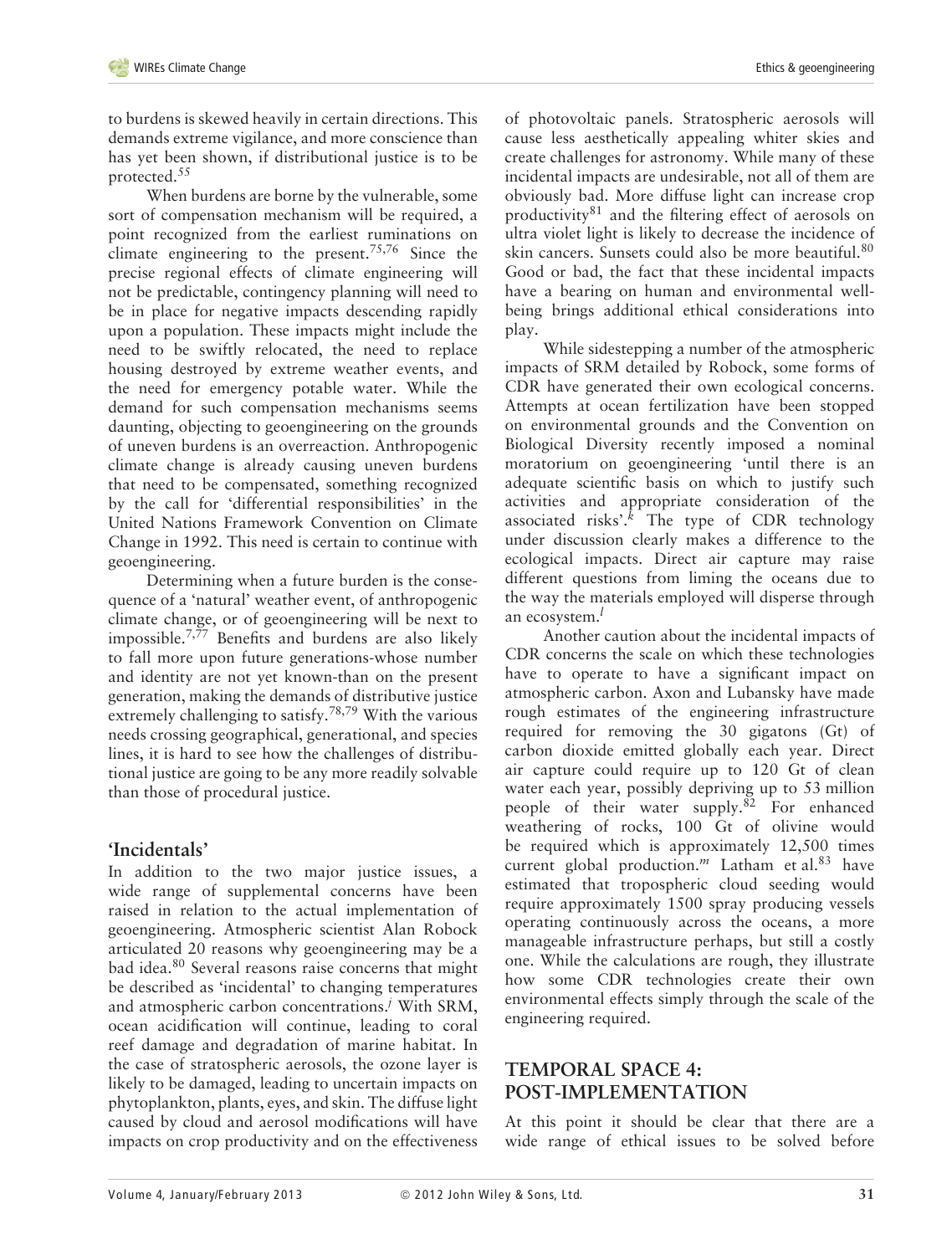implementation of geoengineering. Any number of these might prove decisive. It is far from obvious that all these moral requirements could today be satisfied. But let us assume they could be met, or that a climate catastrophe of such magnitude loomed that the requirements were loosened. Are there other ethical worries to consider?

#### **Termination Problem**

If SRM is initiated then it is likely that, in the absence of any dramatic success in reducing emissions, greenhouse gases will continue to accumulate in the atmosphere even as planetary temperatures cool. As already mentioned, this feature of SRM allows the continuation of ocean acidification. Another problem awaits. Should any event—either geopolitical or climatic—make it necessary to rapidly cease SRM then temperatures would rise very quickly indeed under these elevated carbon dioxide scenarios.<sup>84,85</sup> In addition to the obvious danger for humanity, the threat posed to species would be significant. While some highly mobile species might be able to survive climate change by migrating north (or upwards) or simply by adopting different behaviors, the chances of doing so decrease dramatically as the rate of temperature change increases.<sup>86</sup> One might hope that this 'termination problem' could be avoided through careful research of potential SRM side effects and through stable political institutions being established prior to implementation. However, the complexity of the climate system, the challenge raised by the limited ability to field test, and the perfect moral storm of climate change mean that a number of scientific and political uncertainties about long-term deployment are likely to remain.

#### **Cessation Mechanisms**

Geoengineering is often framed as a question of 'buying time'7,87,88 until adequate mitigation and/or adaptation measures can be put in place. It may not be easy, however, to determine when enough time has been bought. With CDR, it would theoretically be possible to set a long-term parts per million (ppm) target for atmospheric carbon as a trigger point for cessation. This target would not only take a long-time to achieve, but climate inertia caused by the large heat capacity of the oceans may mean that even a 'satisfactory' ppm number would not necessarily indicate that temperatures were about to return to 'normal'.89 Warmer temperatures and the dangers associated with them would be in store for many decades as the oceans slowly

cooled. In the interim, some coupling of CDR and SRM may be necessary to temporarily reduce these temperatures.

Furthermore, cessation of CDR would depend entirely on progress on emissions reduction. If a promising CDR strategy had the effect of persuading people to let emissions levels remain high, any ppm trigger point for cessation may rapidly be exceeded again as soon as CDR is removed. In all likelihood, with economic costs comparable to mitigation, both CDR and mitigation would be occurring simultaneously. The distinction between removing carbon from the atmosphere and not emitting it in the first place—CDR versus further emissions reduction—may then become increasingly blurry. At that point, CDR could become the favored mitigation strategy and the idea of perpetual CDR could become attractive, forever changing the political calculus and creating a 'new normal'.

In the case of SRM, the same questions about incentives for mitigation and adaptation arise, but with an additional complicating factor. Even if emissions have been dramatically reduced, the already accumulated carbon dioxide in the atmosphere would only have been masked by SRM and not reduced. Whenever SRM was removed, planetary warming would continue. The timescale over which that carbon dioxide would be naturally re-absorbed into the world's oceans<sup>90</sup>—and the current slowing of that rate $91$ —suggests that SRM would have to continue long into the future unless some cocktail approach of 'SRM plus CDR' was employed. Technologies to combat ocean acidification would also be needed to counter continued elevated atmospheric carbon dioxide.

Cessation of geoengineering technologies is clearly not as simple as hitting a temperature or ppm target and saying 'stop'. Decisions about the pathway toward emissions reduction and removal of any geoengineering technology would be contentious. The global community would face a complicated politics akin to the current challenges presented by climate change. While this politics may not prove impossible, the future of both SRM and CDR would always be woven both into each other and into ongoing mitigation and adaptation.

#### **Designer Climates**

The fact that difficult choices would need to be made over when and how to cease geoengineering bleeds over into a different problem concerning design. Questions raised earlier about distributional justice hint at the fact that some countries may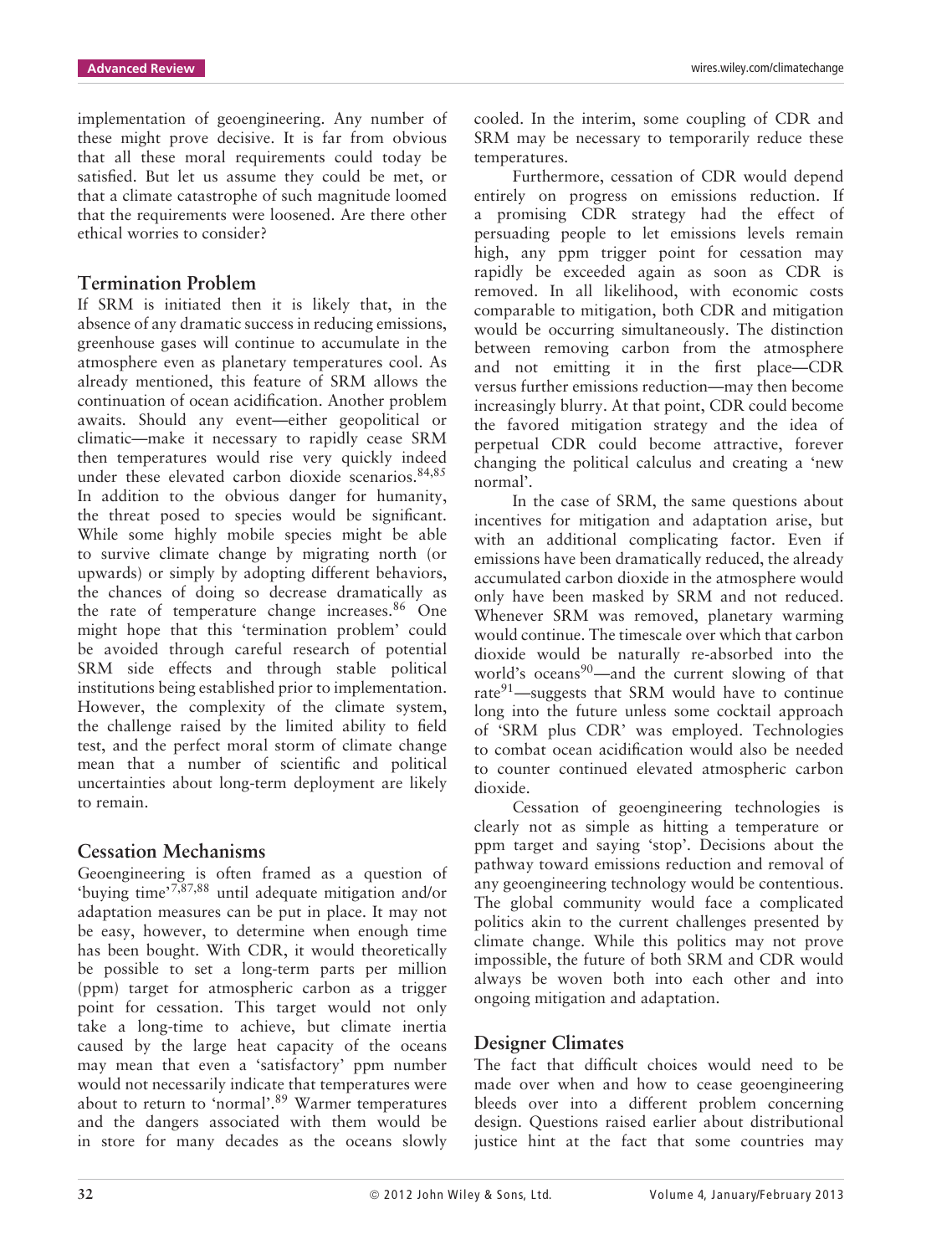be better off under some climate change or geoengineering scenarios than they were before. Canadians, for example, may perceive themselves to reap economic benefits from an ice-free Northwest Passage. Parts of Russia may be on track to become more suitable for growing crops under warming temperatures and increased carbon dioxide levels. Parts of Africa may look forward to the benefits of increased precipitation if it could be reliably manufactured.

Attempts at modifying the weather have a long and undistinguished history.<sup>92</sup> Should geoengineering make it possible to design climates by carefully tweaking certain carbon dioxide or solar radiation parameters, it might be tempting to do so. The taboo mentioned earlier about open discussion of geoengineering also applies to its implementation. Once the taboo against intentional climate modification had been broken, it seems probable that there would be a slippery slope toward 'designer climates' where the whole idea of restoring a 'natural' climate had been abandoned entirely. Ellis enthusiastically embraces this hope, stating '[c]reating the future will mean going beyond fears of transgressing natural limits and nostalgic hopes of returning to some pastoral or pristine era *...* [w]e must not see the Anthropocene as a crisis, but as the beginning of a new geological epoch ripe with human-directed opportunity' (Ref 93).

Szerszynski and Galarraga<sup>94</sup> have discussed various lenses through which one might consider this work of 'making climate'. Since the climate is a constantly changing 'metastable' system, they suggest geoengineers would not be able to simply adjust one variable and then sit back and watch things unfold (Ref 94, p. 223). More likely is that a series of continual adjustments would be required in order to keep the climate heading where its manipulators wanted it to go. This places those in control, they suggest, more into the role of 'artists' than anything else, forced into a continuous realm of decision making and creative engineering endeavor. To some extent, today's efforts at pollution control on marine diesel engines and coal-fired powerplants are already 'making climate'. Geoengineering would make the design questions explicit.

# **CONCLUSION**

The range of ethical issues discussed does not exhaust those that would have to be considered before an ethically acceptable geoengineering project could be implemented. It merely hints at the complexity. The schema utilized should also not mask the continuous ebb and flow of these issues across the various temporal spaces described. As indicated, the type of technology deployed, the seriousness of the crisis being faced, and the plans in place for adaptation, mitigation, and cessation would all influence the different ethical considerations.

In 1996 in the first article by a professional ethicist on geoengineering, Dale Jamieson concluded that the conditions for moral permissibility of intentional climate change 'are not now satisfied' (Ref 31, p. 323). Sixteen years later, with climate impacts more apparent and the ethical concerns more widely recognized and numerous, Jamieson's statement likely still holds true. It should be clear, however, that it can now be delivered with increasingly less calm.

# **NOTES**

*<sup>a</sup>*The social and governance issues the report refers to are difficult precisely because the ethical desiderata one would be required to meet for democratic governance of geoengineering are so tough.

 $b$ The NERC report<sup>12</sup> showed that this was not always the case.

*<sup>c</sup>*Some ultimately praiseworthy actions, such as running for national office can often include a bit of hubris.

*<sup>d</sup>*Certainly other arguments are possible. Opponents talk about the finite nature of fossil fuel resources, the concentration of power that follows their extraction, and their tendency to foster geopolitical instability.

*<sup>e</sup>*See the Web sites of Hands off Mother Earth (www.handsoffmotherearth.org) and the ETC Group (www.etcgroup.org) for examples.

*<sup>f</sup>*The S.P.I.C.E. project did voluntarily adopt those principles to govern their own ill-fated field experiment.

*<sup>g</sup>*An example of this obtuseness is the widely perceived failure of the 'make or break' Copenhagen conference in December 2009.

*<sup>h</sup>*The extent of the variability in effectiveness of SRM is under debate with some believing the unevenness may not be as great as suggested.<sup>95</sup>

*i* See a discussion on the Geoengineering googlegroup in 2011 under the threads 'HOME article' and 'We don't need a ''geoengineering'' research program.'

*j* The use of the term 'incidental' here is tonguein-cheek. In no way is it intended to diminish the significance of the additional concerns. It is intended to point out that there are numerous unintended side-effects of geoengineering schemes that might in themselves provide sufficient reason not to proceed.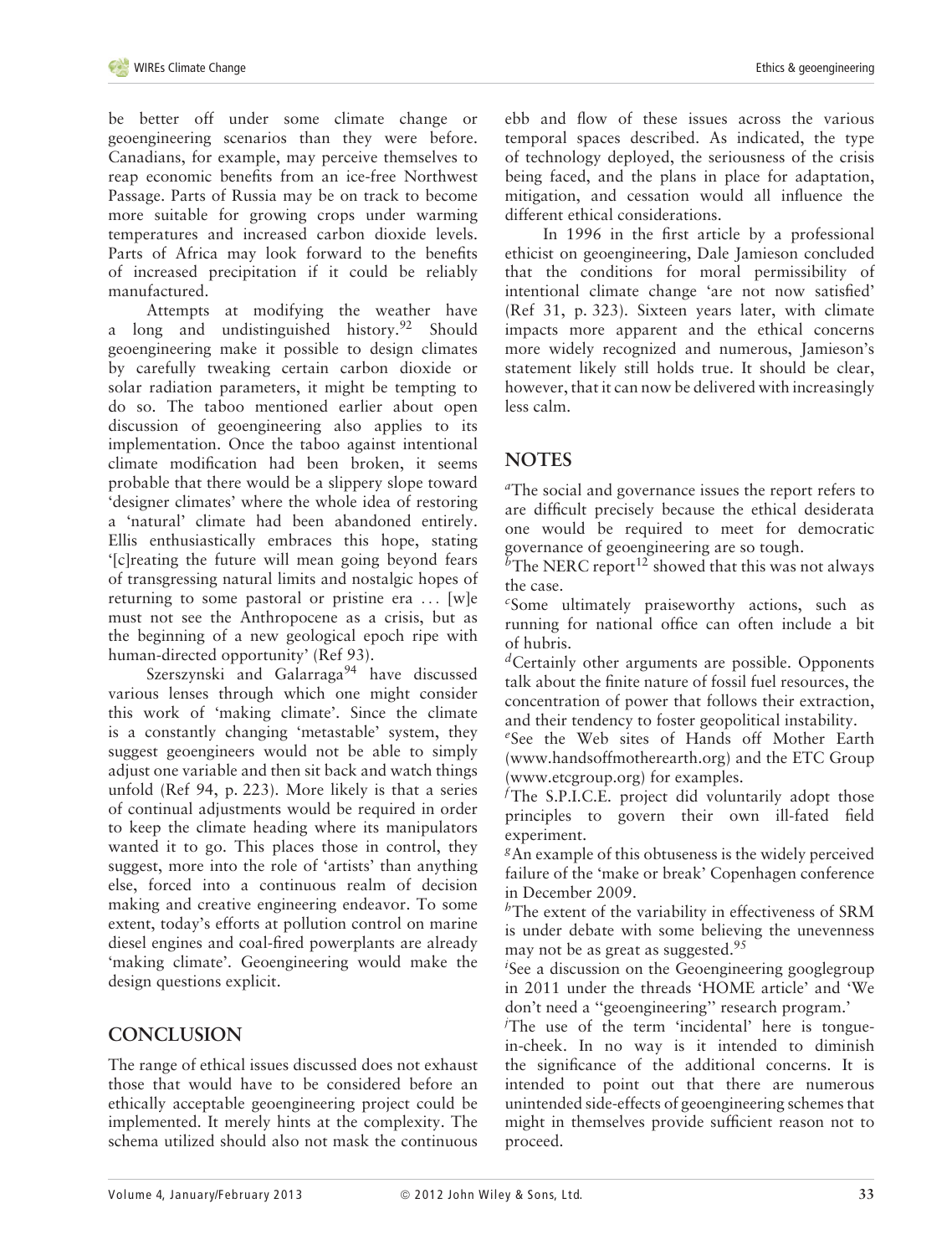*<sup>k</sup>*UN Convention on Biological Diversity COP 10 Decision X/33, section 8 (w) http://www.cbd.int/ decision/cop/?id=12299 (Accessed July 8, 2012).

*l* The U.S. Congressional Research Service has differentiated between 'encapsulated' and 'unencapsulated' geoengineering technologies, suggesting that the latter

#### **REFERENCES**

- 1. Shepherd J, Caldeira K, Cox P, Haigh J, Keith D, Launder B, Mace G, MacKerron G, Pyle J, Rayner S, et al. Geoengineering the climate: science, governance, and uncertainty 2009. Available at: http://royalsociety. org/policy/publications/2009/geoengineering-climate. (Accessed June 26, 2012).
- 2. Blackstock J. Researchers can't regulate climate engineering alone. *Nature* 2012, 486:13.
- 3. Crutzen P. Albedo enhancement by stratospheric sulfur injections: a contribution to resolve a policy dilemma? *Climatic Change* 2006, 77:211–219.
- 4. Lawrence M. The geoengineering dilemma: to speak or not to speak. *Climatic Change* 2006, 77:245–248.
- 5. Elliot K. Geoengineering and the precautionary principle. *International Journal of Applied Philosophy* 2010, 24:237–252.
- 6. Launder M, Thompson J. Geoscale engineering to avert dangerous climate change. *Philosophical Transactions of the Royal Society A* 2008, 366.
- 7. Solar Radiation Management Governance Initiative (SRMGI). Solar radiation management: the governance of research. Available at: http://www.srmgi. org/files/2012/01/DES2391\_SRMGI-report\_web\_111 12.pdf. (Accessed June 27, 2012).
- 8. Bracmort K, Lattanzio R, Barbour E. Geoengineering: Governance and Technology Policy (US Congressional Research Service Report). Available at: www.fas.org/sgp/crs/misc/R41371.pdf. (Accessed July 4, 2012).
- 9. Goodell J. *How to Cool the Planet.* New York: Houghton Mifflin; 2010.
- 10. Kintisch E. *Hack the Planet: Science's Best Hope—or Worst Nightmare—for Averting Climate Catastrophe.* Hoboken, NJ: Wiley Publishing; 2010.
- 11. Gardiner S. Some early ethics of geoengineering the climate: a commentary on the values of the royal society report. *Environmental Values* 2011, 20:163–188.
- 12. Ipsos Mori *Experiment earth*?: Report on a public dialogue on geoengineering 2010. Available at: http://www.nerc.ac.uk/about/consult/geoengineeringdialogue-final-report.pdf. (Accessed June 26, 2012).
- 13. Keith D, Parson E, Morgan M. Research on global sun block needed now. *Nature* 2010, 463:426–427.

are generally perceived as presenting more environmental risk.96

*<sup>m</sup>*A more detailed discussion of material requirements for enhance weathering can be found in Ref 97.

- 14. Barrett S. The incredible economics of geoengineering. *Environmental & Resource Economics* 2008, 39:45–54.
- 15. Schneider S. Geoengineering: could—or should—we do it? *Climatic Change* 1996, 31:291–302.
- 16. Hale B. The world that would have been: Moral hazard arguments against geoengineering. In: Preston C, ed. *Engineering the Climate: The Ethics of Solar Radiation Management.* Lanham, MD: Lexington Press; 2012, 113–131.
- 17. Keith D. David Keith's unusual idea on climate change. Available at: www.ted.com/talks/lang/eng/david\_keith\_ s\_surprising\_ideas\_on\_climate\_change.html. (Accessed June 27, 2012).
- 18. Bunzl M. An ethical assessment of geoengineering. *Bulletin of the Atomic Scientists* 2008, 64:18.
- 19. Smith P. Domination and the ethics of solar radiation management. In: Preston C, ed. *Engineering the Climate: The Ethics of Solar Radiation Management.* Lanham, MD: Lexington Press; 2012, 113–131.
- 20. Hourdequin, M. Geoengineering, solidarity, and moral risk. In: Preston C, ed. *Engineering the Climate: The Ethics of Solar Radiation Management.* Lanham, MD: Lexington Press; 2012, 15–32.
- 21. Ott K. Might solar radiation management constitute a dilemma. In: Preston C, ed. *Engineering the Climate: The Ethics of Solar Radiation Management.* Lanham, MD: Lexington Press; 2012, 113–131.
- 22. Scott D. Insurance policy or technological fix: the ethical implications of framing solar radiation management. In: Preston C, ed. *Engineering the Climate: The Ethics of Solar Radiation Management.* Lanham, MD: Lexington Press; 2012, 113–131.
- 23. Lin A. Does geoengineering present a moral hazard? *Ecology Law Quarterly* 2012. In press.
- 24. Gardiner S. *A Perfect Moral Storm: The Ethical Tragedy of Climate Change.* Oxford: Oxford University Press; 2011.
- 25. Gardiner S. Is ''arming the future'' with geoengineering really the lesser evil? In: Gardiner S, Caney S, Jamieson D, Shue H, eds. *Climate Ethics: Essential Readings.* Oxford: Oxford University Press; 2010, 284–312.
- 26. White L. The historical roots of our ecological crisis. *Science* 1967, 155:1203–1207.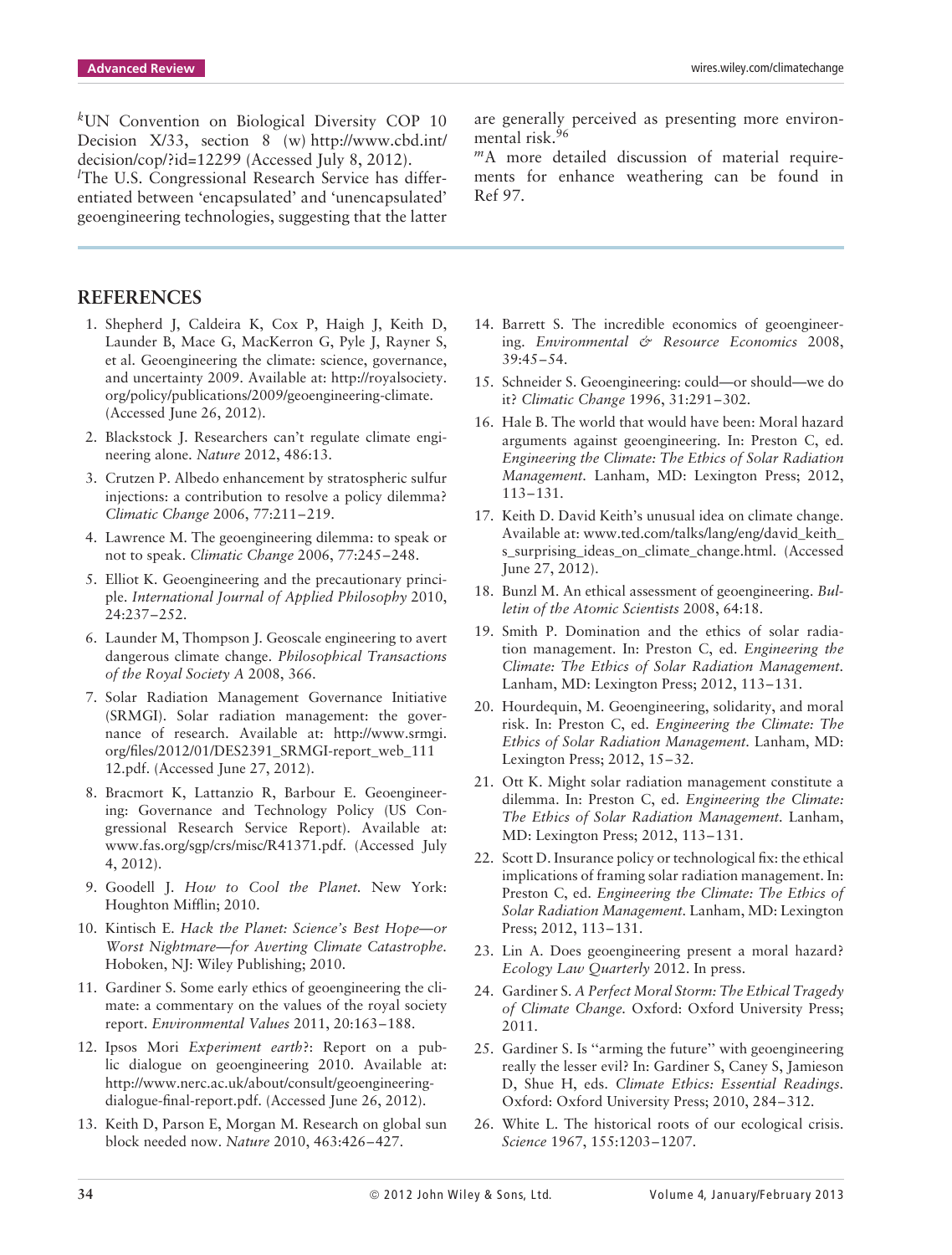- 27. Merchant C. *The Death of Nature: Women, Ecology, and the Scientific Revolution.* New York: Harper Collins; 1980.
- 28. Berman M. *The Re-Enchantment of the World.* Ithaca, NY: Cornell University Press; 1981.
- 29. Leopold A. *A Sand County Almanac: And Sketches Here and There.* Oxford: Oxford University Press; 1949.
- 30. Hill T. Ideals of human excellence and preserving natural environments. *Environmental Ethics* 1983, 5:211–224
- 31. Jamieson D. Ethics and intentional climate change. *Climatic Change* 1996, 33:323–336
- 32. Rolston H III. *Environmental Ethics: Duties to and Values in the Natural World.* Philadelphia, PA: Temple University Press; 1988.
- 33. Preston C. Re-thinking the unthinkable: environmental ethics and the presumptive argument against geoengineering. *Environmental Values* 2011, 20:457–479.
- 34. Weinberg A. *Reflections on Big Science.* Cambridge, MA: MIT Press; 1967.
- 35. Borgmann A. The setting of the scene: technological fixes and the design of the good life. In: Preston C, ed. *Engineering the Climate: The Ethics of Solar Radiation Management.* Lanham, MD: Lexington Press; 2012, 189–200.
- 36. Scott D. Insurance policy or technological fix? The ethical implications of framing solar radiation management. In: Preston C, ed. *Engineering the Climate: The Ethics of Solar Radiation Management.* Lanham, MD: Lexington Press; 2012, 151–168.
- 37. LeCain T. When everybody wins does the environment lose? The environmental techno-fix in twentieth-century mining. In: Rosner L, ed. *The Technological Fix: How People Use Technology to Create and Solve Social Problems.* New York: Routledge; 2004; 137–153
- 38. Katz E. The call of the wild: the struggle for domination and the technological fix of nature. *Environmental Ethics* 1992, 14:265–273.
- 39. Hamilton C. Ethical anxieties about geoengineering: moral hazard, slippery slope, and playing God, 2011. Available at: http://www.clivehamilton.net.au/cms/ media/ethical\_anxieties\_about\_geoengineering.pdf. (Accessed July 4, 2012).
- 40. Corner A, Pidgeon N. Geoengineering the climate: the social and ethical implications.*Environment* 2010, 52:24–37.
- 41. Hale B. Getting the bad out: remediation technologies and respect for others. In: Kabasenche WP, O'Rourke M, Slater M, eds. *The Environment: Philosophy, Science, and Ethics.* Cambridge, MA: MIT Press; 2012, 223–244.
- 42. Alfred Wegner Institute, Lohafex provides new insights on plankton ecology—Only small amounts of atmospheric carbon dioxide fixed 23 March 2009. Available at: http://www.awi.de/en/news/press\_releases/detail/

item/lohafex\_provides\_new\_insights\_on\_plankton\_ ecology\_only\_small\_amounts\_of\_atmospheric\_carbon\_ dioxide/?cHash=1eb5f2e233. (Accessed July 4, 2012).

- 43. Izrael Y, Zakharov V, Petrov N, Ryaboshapko A, Ivanov V, Savchenko A, Andreev Y, Puzov Y, Danelyan B, Kulyapin V. Field experiment on studying solar radiation passing through aerosol layers. *Russian Meteorology and Hydrology* 2009, 34:265–373
- 44. Oxford Geoengineering Programme. Stratospheric Particle Injection for Climate Engineering (S.P.I.C.E.) Available at: http://www.geoengineering.ox.ac.uk/ research/oxford-university-research/spice/. (Accessed July 4, 2012).
- 45. ETC Group. Open letter about S.P.I.C.E. geogengineering test, 2011, 26 September. Available at: http://www. etcgroup.org/sites/www.etcgroup.org/files/publication/ pdf\_file/SPICE-Opposition%20Letter.pdf. (Accessed July 4, 2012).
- 46. Watson M. Testbed news 2012, 16 May. Available at: http://thereluctantgeoengineer.blogspot.de/2012/05/ testbed-news.html. (Accessed July 4, 2012).
- 47. Rayner S, Redgwell C, Savulescu J, Pidgeon N, Kruger T. Oxford memorandum submitted to the House of Commons Select Committee on Science and Technology, 2009. Available at: http://www.geoengineering.ox. ac.uk/oxford-principles/history/. (Accessed July 4, 2012).
- 48. Morrow D, Kopp R, Oppenheimer M. Toward ethical norms and institutions for climate engineering research. *Environment Research Letters* 2009, 4:1–8.
- 49. Kant I. *Grounding for the Metaphysics of Morals* (trans. Ellington J). 3rd ed. Indianapolis, IN: Hackett Publishing; 1993.
- 50. Aristotle. *Nichomachean Ethics* (trans. Irwin T). 2nd ed. Indianapolis, IN: Hackett Publishing; 1999.
- 51. Lohmann L. Carbon trading: a critical conversation on climate change, privatisation and power. *Development Dialogue* 2006, 48. Available at: http://www. dhf.uu.se/pdffiler/DD2006\_48\_carbon\_trading/carbon\_ trading\_web.pdf. (Accessed July 4, 2012).
- 52. Buck, H. Climate remediation to address social development challenges: going beyond cost-benefit and risk approaches to assessing solar radiation management. In: Preston C, ed. *Engineering the Climate: The Ethics of Solar Radiation Management.* Lanham, MD: Lexington Press; 2012, 133–148.
- 53. Pongratz J, Lobell D, Cao L, Caldeira K. Crop yields in a geoengineered climate. *Nature Climate Change* 2012,  $2:1-5.$
- 54. Olson R. Geoengineering for decision makers. Woodrow Wilson Center Report November 2011. Available at: http://www.wilsoncenter.org/sites/default/ files/Geoengineering\_for\_Decision\_Makers\_0.pdf. (Accessed July 4, 2012).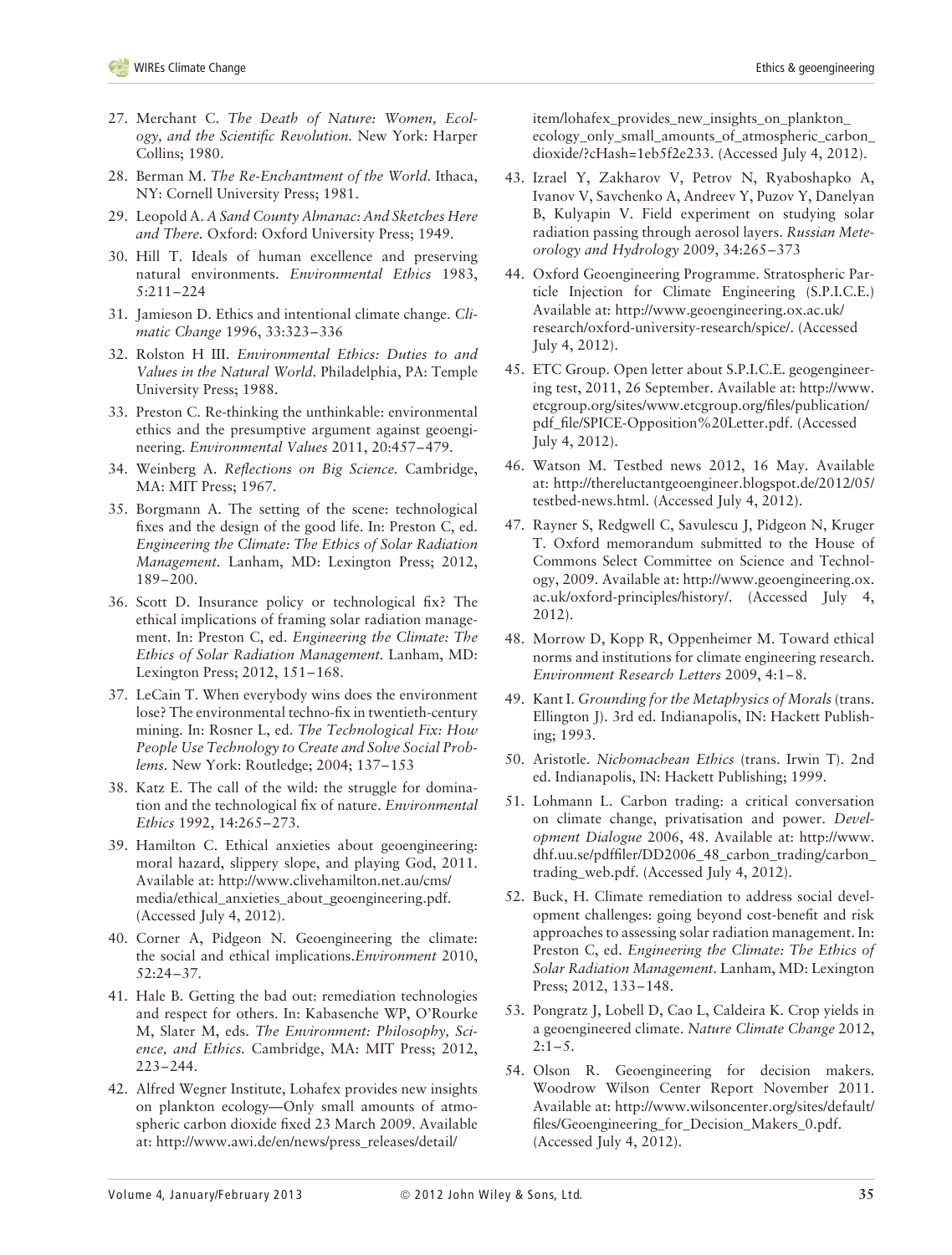- 55. Svoboda T, Keller K, Goes M, Tuana T. Sulfate aerosol geoengineering: the question of justice. *Public Affairs Quarterly* 2011, 25:157–180.
- 56. Shue H. The unavoidability of justice. In: Hurrell A, Kingsbury B, eds. *The International Politics of the Environment.* Oxford, UK: Oxford University Press; 1992, 373–397.
- 57. Stirling A. 'Opening up' and 'closing down': power, participation, and pluralism in the social appraisal of technology. *Science, Technology, & Human Values* 2008, 33:262–294.
- 58. Wilsdon J, Willis R. *See-Through Science: Why Public Engagement Needs to Move Upstream.* London: Demos; 2004.
- 59. Leach M, Scoones I, Wynne B, eds. *Science and Citizens: Globalization and the Challenge of Engagement.* London, UK: Zed Books; 2005.
- 60. Leiserowitz A. Climate change and geoengineering in the public mind. Presentation at Asilomar International Conference on Climate Intervention Technologies (slide 12). Available at: http://www.climateresponsefund. org/images/Conference/leiserowitz-4-24-10-red.pdf. (Accessed July 7, 2012).
- 61. Whyte K. Indigenous peoples, solar radiation management, and consent. In: Preston C, ed. *Engineering the Climate: The Ethics of Solar Radiation Management.* Lanham, MD: Lexington Press; 2012, 65–76.
- 62. Preston C. Solar radiation management and vulnerable populations: the moral deficit and its prospects. In: Preston C., ed. *Engineering the Climate: The Ethics of Solar Radiation Management.* Lanham, MD: Lexington Press; 2012, 77–94.
- 63. Intemann K. Putting feminist research principles into practice: objectivity and social justice in climate change studies. In: Hesse-Biber S, ed. *The Handbook of Feminist Research: Theory and Praxis*, 2nd ed. London: Sage Publications; 2011, 495–510.
- 64. Beatty J. Masking disagreement among experts. *Episteme: A Journal of Social Epistemology* 2006, 3:52–67.
- 65. Biddle J, Winsberg E. Value judgments and the estimation of uncertainty in climate modeling. In: Magnus PD, Busch J, eds. *New Waves in Philosophy of Science.* Hampshire, UK: Palgrave Macmillan; 2011, 172–197.
- 66. Rawls J. *A Theory of Justice.* Cambridge, MA: Harvard University Press; 1999.
- 67. Grasso M. A normative ethical framework in climate change. *Climatic Change* 2007, 81:223–246.
- 68. Ricke K, Morgan G, Allen M. Regional climate response to solar–radiation management. *Nature Geoscience* 2010, 3:537–541.
- 69. Keith D. Just how many knobs, bells and whistles do you want on that there climate control box? Presentation at Ethics of SRM Workshop, University of Montana, October 18th, 2010.
- 70. Sandler R. Solar radiation management and non-human species. In: Preston C, ed. *Engineering the Climate: The*

*Ethics of Solar Radiation Management.* Lanham, MD: Lexington Press; 2012, 95–109.

- 71. Bipartisan Policy Center. Task Force on Climate Remediation Research. Available at: http://biparti sanpolicy.org/library/report/task-force-climateremediation-research. (Accessed July 4, 2012).
- 72. Matthews H, Caldeira, K. Transient climate–—carbon simulations of planetary geoengineering. *Proceedings of the National Academy of Sciences* 2007, 104:9949–9954.
- 73. Bala G, Duffy P, Taylor K. Impact of geoengineering schemes on the global hydrological cycle. *Proceedings of the National Academy of Sciences of the United States of America* 2008,105:7664–7669.
- 74. Keith D, Parson E, Morgan M. Research on global sunblock needed now. *Nature* 2010, 463:426–427.
- 75. Kellogg W, Schneider S. Climate stabilization: for better or for worse? *Science* 1974,186:1163–1172.
- 76. Bunzl M. Geoengineering harms and compensation. *Stanford Journal of Law, Science, and Policy* 2011, 4:69–75.
- 77. Robock A. Will geoengineering with solar radiation management ever be used? *Ethics, Policy, Environment* 2012, 15:202–205.
- 78. Dworkin R. What is equality? *Philosophy and Public Affairs* 1981, 10:185–246.
- 79. Sen A. *Choice, Welfare and Measurement.* Cambridge, MA: Cambridge University Press; 1982.
- 80. Robock A. Twenty reasons why geoengineering might be a bad idea. *Bulletin of the Atomic Sciences* 2008, 64:14–18.
- 81. Mercado L, Bellouin N, Sitch S, Boucher O, Huntingford C, Wild M, Cox P. Impact of changes in diffuse radiation on the global land carbon sink. *Nature* 2009: 458, 1014–1017.
- 82. Axon C, Lubansky A. Stripping CO<sub>2</sub> from air requires largest industry ever. *New Scientist* Available at: http://www.newscientist.com/article/mg21428593.800 stripping-co2-from-air-requires-largest-industryever.html. (Accessed July 4, 2012).
- 83. Latham J, Rasch P, Chen C, Kettles L, Gadian A, Gettelman A, Morrison H, Bower K, Choularton T. Global temperature stabilization via controlled albedo enhancement of low-level maritime clouds. *Philosophical Transactions of the Royal Society A* 2008, 366:3969–3987.
- 84. Burns W. Climate geoengineering: solar radiation management and its implications for intergenerational equity. *Stanford Journal of Law, Science & Policy* 2011, 4:39–55.
- 85. Robock A, Bunzl M, Kravitz B, Stenchikov L. Atmospheric science: a test for geoengineering? *Science* 2010, 327:530–531.